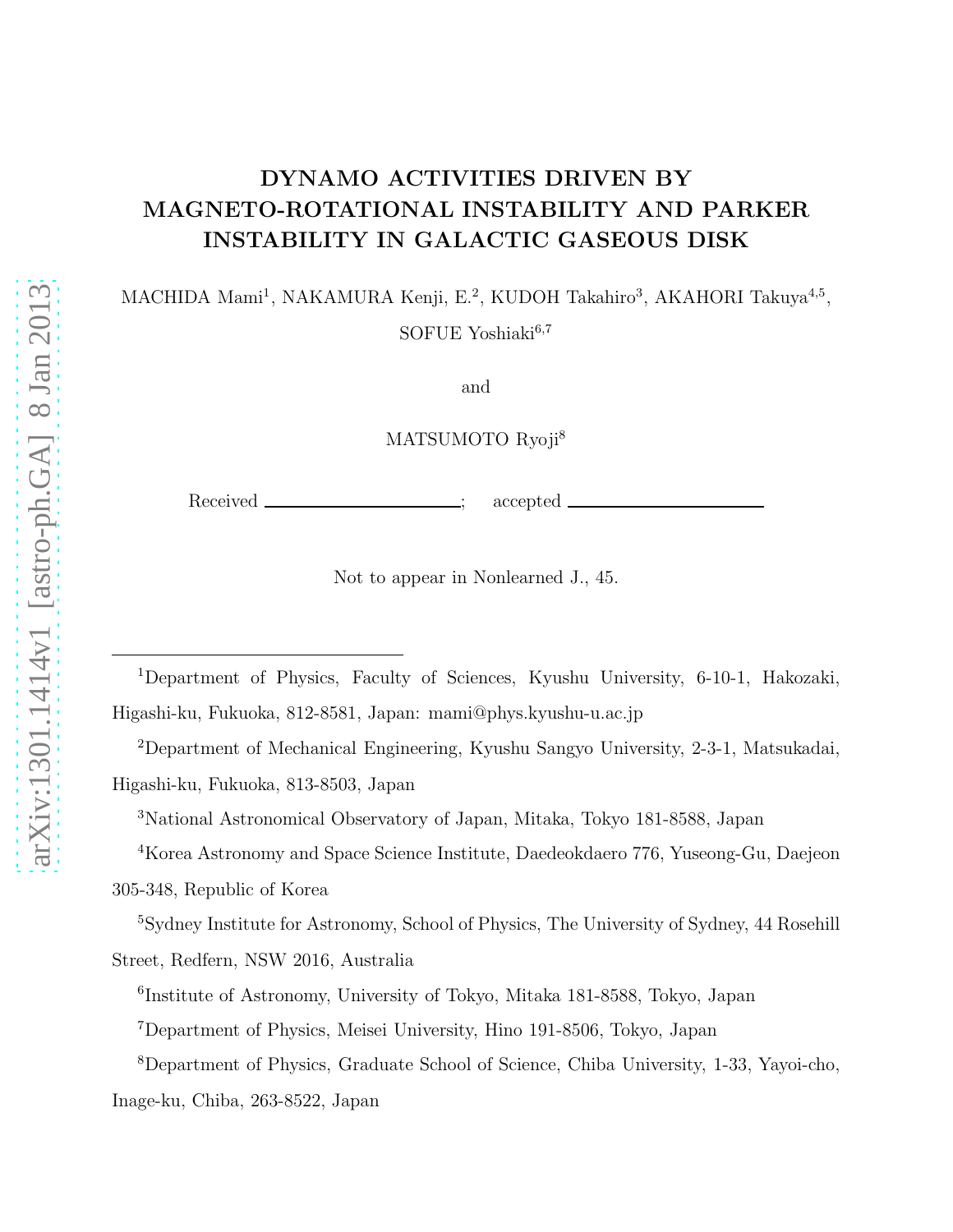# ABSTRACT

We carried out global three-dimensional magneto-hydrodynamic simulations of dynamo activities in galactic gaseous disks without assuming equatorial symmetry. Numerical results indicate the growth of azimuthal magnetic fields nonsymmetric to the equatorial plane. As magneto-rotational instability (MRI) grows, the mean strength of magnetic fields is amplified until the magnetic pressure becomes as large as 10% of the gas pressure. When the local plasma  $\beta$  $(= p_{\text{gas}}/p_{\text{mag}})$  becomes less than 5 near the disk surface, magnetic flux escapes from the disk by Parker instability within one rotation period of the disk. The buoyant escape of coherent magnetic fields drives dynamo activities by generating disk magnetic fields with opposite polarity to satisfy the magnetic flux conservation. The flotation of the azimuthal magnetic flux from the disk and the subsequent amplification of disk magnetic field by MRI drive quasi-periodic reversal of azimuthal magnetic fields in timescale of 10 rotation period. Since the rotation speed decreases with radius, the interval between the reversal of azimuthal magnetic fields increases with radius. The rotation measure computed from the numerical results shows symmetry corresponding to a dipole field.

 $Subject\ headings:$  Galaxy: disk – Magnetohydrodynamics(MHD) – Dynamo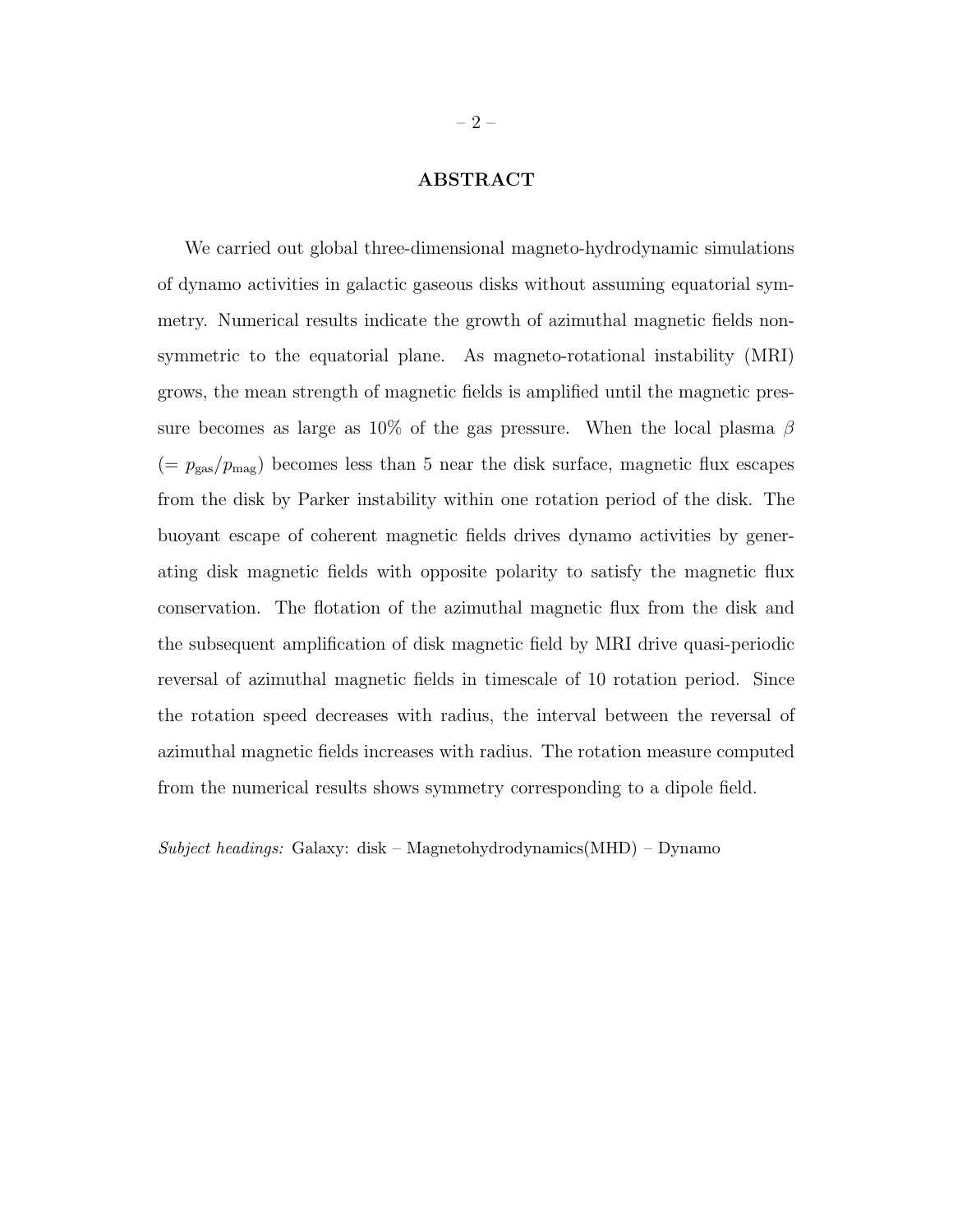# 1. Introduction

The origin and nature of magnetic fields in spiral galaxies is an open question. Magnetic fields in spiral galaxies have been intensively studied through observations of linear polarization of synchrotron radiation [\(Sofue, Fujimoto, &](#page-19-0) Wielebinski [1986](#page-19-0); [Beck et al. 1996](#page-17-0)). The typical magnetic field strength is a few  $\mu$ G in the Milky Way near the Sun, and in spiral galaxies. The mean ratio of gas pressure to magnetic pressure is close to unity [\(Rand & Kulkarni 1989](#page-18-0); [Crocker et al. 2010\)](#page-17-1), suggesting that magnetic fields in spiral galaxies are strong enough to affect the motion of the interstellar matter in the gaseous disk.

Since the galactic gas disk rotates differentially, the magnetic field is amplified faster near the galactic center than in the outer disk, and the magnetic field strength can exceed 0.1mG in the galactic center. An observational evidence of such strong magnetic fields has been obtained in the radio arc near the galactic center, where the field strength of about 1mG is estimated from synchrotron radiation. Many threads perpendicular to the galactic plane are observed indicating strong vertical field (Yusef-Zadah, [Morris, & Chance 1984;](#page-19-1) [Morris 1990\)](#page-18-1). On the other hand, observations of near infrared polarization suggested that horizontal fields of  $0.1 - 1$ mG are dominant inside the disk [\(Novak et al. 2000](#page-18-2); [Nishiyama et al. 2009](#page-18-3)).

[Taylor, Stil, & Sunstrum \(2009\)](#page-19-2) presented results of all sky distribution of rotation measure (RM), which indicate that the magnetic fields along line-of-sights are roughly consistent with the dipole-like models in which the azimuthal magnetic fields are antisymmetric with respect to the equatorial plane, rather than quadrupole-like models in which the azimuthal magnetic fields show symmetry with respect to the equatorial plane. They also showed that the RM distribution has small scale variations, which would be linked to turbulent structure of the gaseous disk. [Han et al. \(2002\)](#page-17-2) showed a view of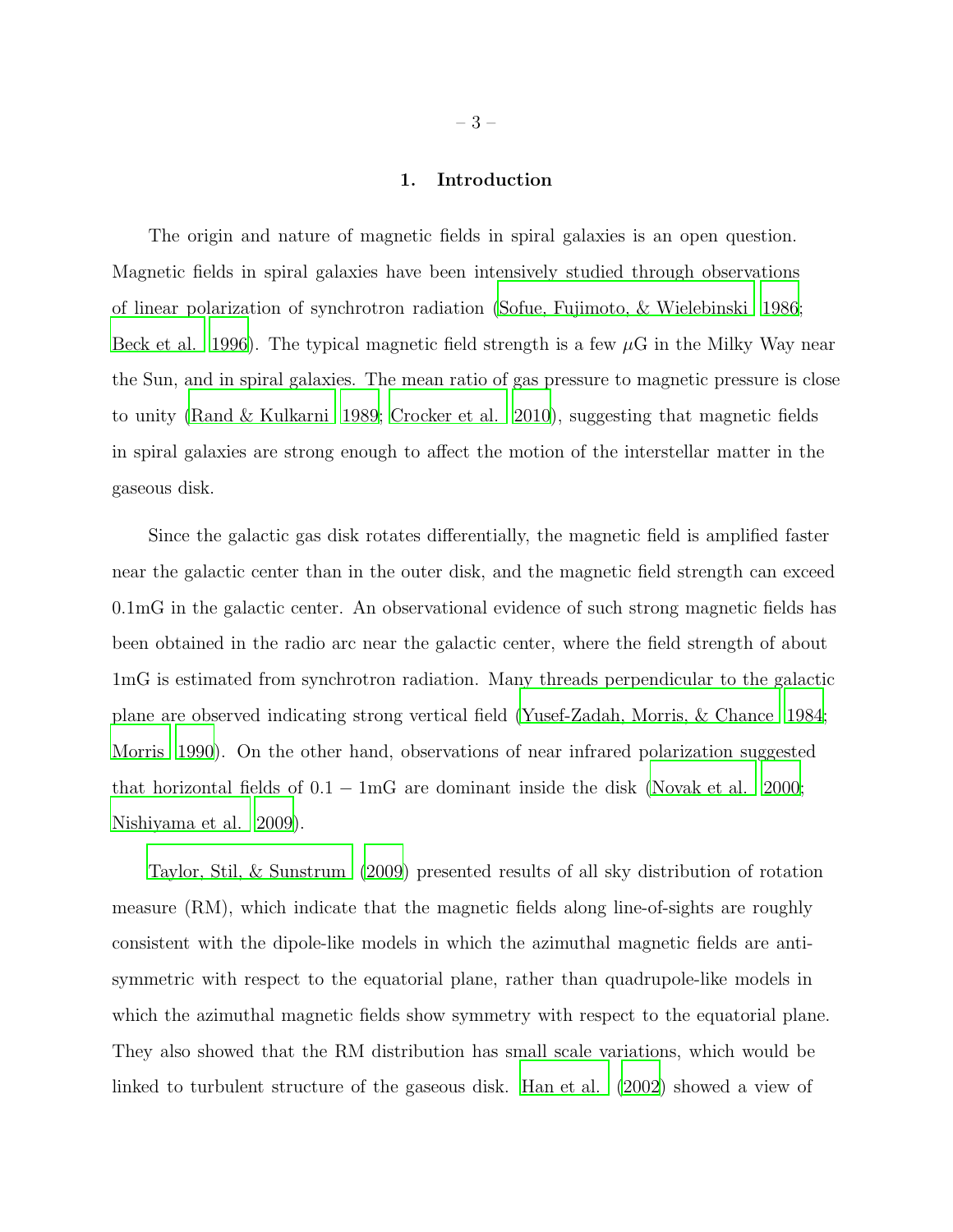RM distributions from the North Galactic pole using the results of pulsar polarization measurements. They indicated that the magnetic field direction changes between the spiral arms [\(Han et al. 2002;](#page-17-2) [Han & Zhang 2007](#page-17-3)).

The magnetic fields have to be maintained for  $10^9 - 10^{10}$  years, because most of spiral galaxies have magnetic fields with similar strength [\(Beck 2012](#page-17-4)). [Parker \(1971](#page-18-4)) considered the self-sustaining mechanism of magnetic fields called the dynamo activity. In the framework of the kinematic dynamo, where the back-reaction by enhanced magnetic fields is ignored, [Fujimoto & Sawa \(1987\)](#page-18-5) and [Sawa & Fujimoto \(1987](#page-19-3)) obtained the global structure of galactic magnetic fields. On the other hand, [Balbus & Hawley \(1991\)](#page-17-5) pointed out importance of the magneto-rotational instability (MRI) in differentially rotating system, and showed that the back-reaction of the enhanced magnetic fields cannot be ignored. Since galactic gaseous disk is a differentially rotating system, magneto-rotational instability grows [\(Balbus & Hawley 1991](#page-17-5)).

In this paper, we present the results of global three-dimensional magneto-hydrodynamic simulations of galactic gas disks assuming an axisymmetric gravitational potential and study the dynamo activities of the galactic gas disk.

In order to take into account the back reaction of magnetic fields on the dynamics of gas disk, we have to solve the magneto-hydrodynamic equations in which the induction equation is coupled with the equation of motion. This approach is called the dynamical dynamo. Nishikori, Machida & Matsumoto (2006) presented results of three dimensional magneto-hydrodynamic (MHD) simulations of galactic gaseous disks. They showed that, even when the initial magnetic field is weak, the dynamical dynamo amplifies the magnetic fields and can attain the current field strength observed in galaxies. They also showed that the direction of mean azimuthal magnetic fields reverses quasi-periodically, and pointed out that reversal of magnetic field is driven by the coupling of MRI and Parker instability.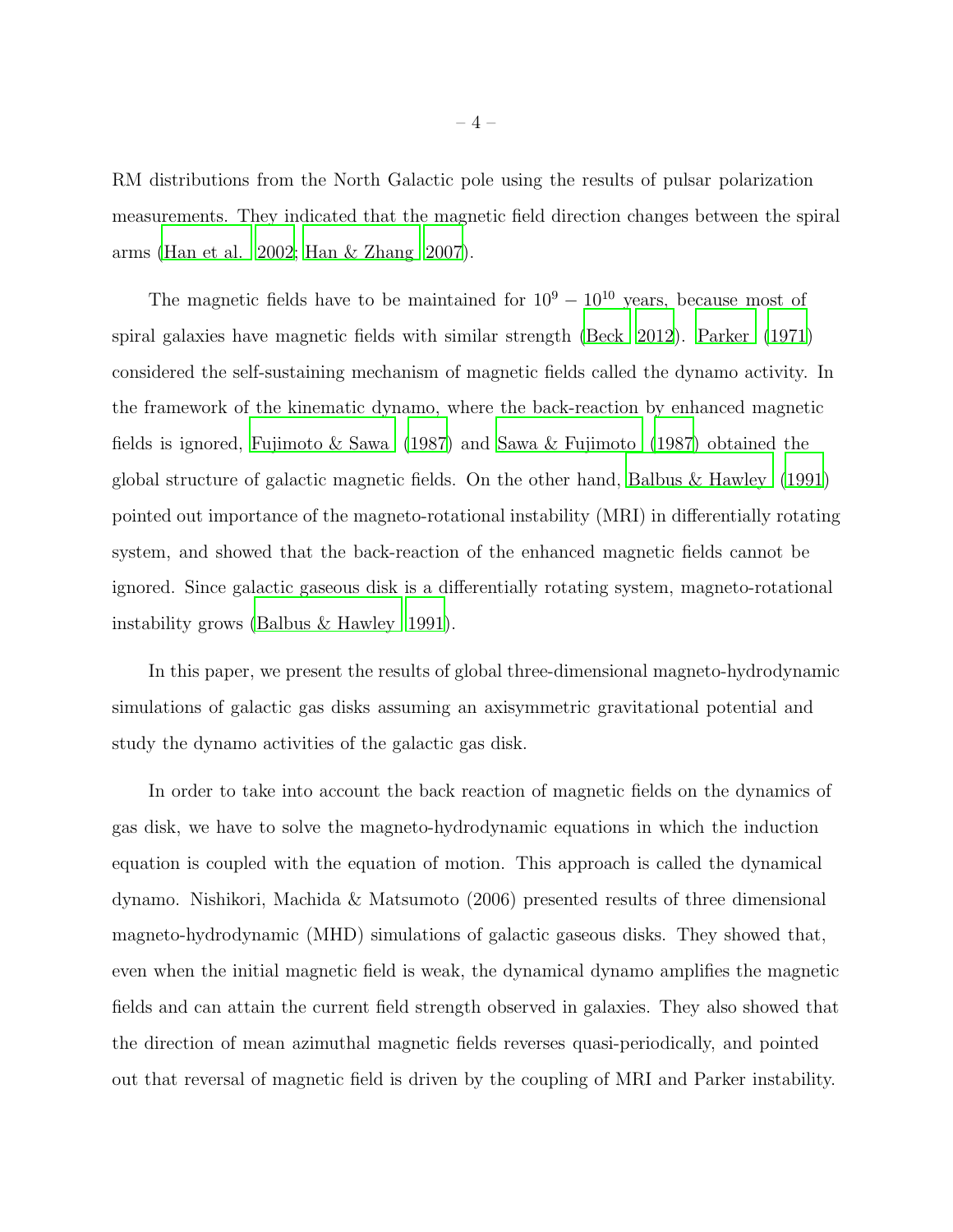When the magnetic field is amplified by MRI, the time scale of buoyant escape of magnetic flux due to Parker instability becomes comparable to the growth time of MRI, and limits the strength of magnetic fields inside the disk.

Since [Nishikori et al. \(2006\)](#page-18-6) assumed symmetric boundary condition at the equatorial plane of the disk, they could not simulate the growth of anti-symmetric mode of Parker instability, in which magnetic fields cross the equatorial plane [\(Horiuchi et al. 1988\)](#page-17-6). The present paper is aimed at obtaining a realistic, quantitative model of the global magnetic field of the Milky Way Galaxy based on numerical 3D MHD simulations of magnetized galactic gaseous disk. In section 2, we show the initial setting of the simulation. We present the results of numerical simulations in section 3. The result will be used to compute the distribution of RM on the whole sky in section 4.

#### 2. Numerical Models

#### 2.1. Basic equations

We solved the resistive MHD equations by using modified Lax-Wendroff scheme with artificial viscosity (Rubin & Burstein 1967, Richtmyer & Morton 1967).

$$
\frac{\partial \rho}{\partial t} + \nabla \cdot \rho \mathbf{v} = 0 \tag{1}
$$

$$
\frac{\partial \boldsymbol{v}}{\partial t} + (\boldsymbol{v} \cdot \nabla) \boldsymbol{v} = -\frac{1}{\rho} \nabla P - \nabla \phi + \frac{1}{4\pi \rho} (\nabla \times \boldsymbol{B}) \times \boldsymbol{B}
$$
(2)

$$
\frac{\partial}{\partial t} \left( \frac{1}{2} \rho v^2 + \frac{B^2}{8\pi} + \frac{P}{\gamma - 1} \right) + \nabla \cdot \left[ \left( \frac{1}{2} \rho v^2 + \frac{\gamma P}{\gamma - 1} \right) v + \frac{c}{4\pi} E \times B \right] = -\rho v \nabla \phi \qquad (3)
$$

$$
\frac{\partial \mathbf{B}}{\partial t} = \nabla \times (\mathbf{v} \times \mathbf{B} - \eta \nabla \times \mathbf{B}) \tag{4}
$$

where  $\rho$ ,  $P$ ,  $\boldsymbol{v}$ ,  $\boldsymbol{B}$ , and  $\gamma$  are the density, gas pressure, velocity, magnetic field, the specific heat ratio, respectively, and  $\phi$  is gravitational potential proposed by Miyamoto & Nagai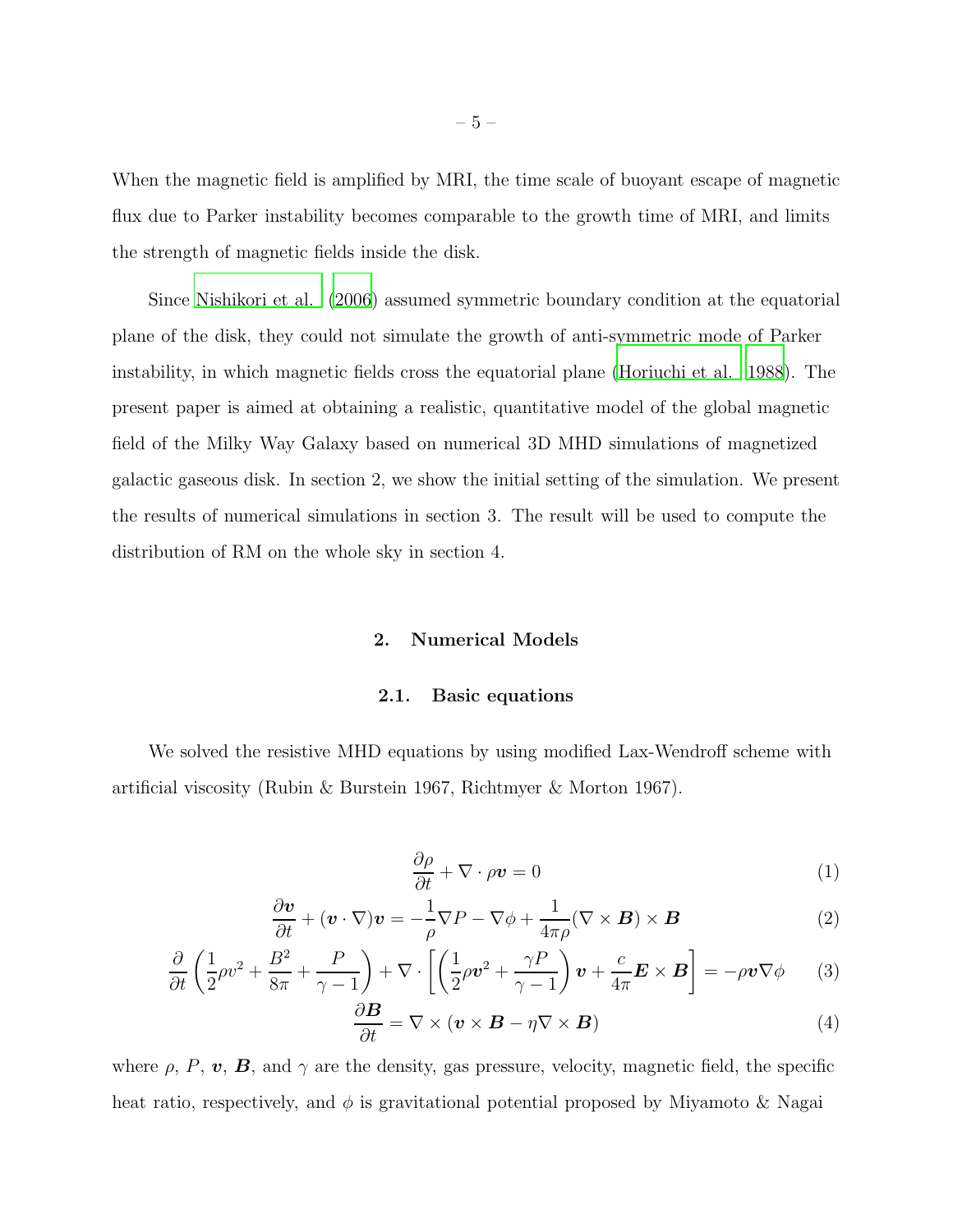(1975). The electric field  $\bm{E}$  is related to magnetic field  $\bm{B}$  by Ohm's law. We assume the anomolous resistivity  $\eta$ 

$$
\eta = \begin{cases} \eta_0 (v_d/v_c - 1)^2, & v_d \ge v_c, \\ 0, & v_d \le v_c, \end{cases}
$$
(5)

which sets in when the electron-ion drift speed  $v_d = j/\rho$ , where j is the current density, exceeds the critical velocity  $v_{c}$ .

#### 2.2. Simulation Setup

We assumed an equilibrium torus threaded by weak toroidal magnetic fields [\(Okada, Fukue & Matsumoto 1989](#page-18-7)). The torus is embedded in a hot, non-rotating spherical corona. We assume that the torus has constant specific angular momentum L at  $\bar{\omega} = \bar{\omega}_b$  and assume polytropic equation of state  $P = K\rho^{\gamma}$ , where K is constant. The density distribution is same as that for equation (8) in [Nishikori et al.](#page-18-6) [\(2006](#page-18-6)).

We consider a gas disk composed of one-component interstellar gas. Radiative cooling and self-gravity of gas are ignored in this paper.

We adopt a cylindrical coordinate system  $(\varpi, \varphi, z)$ . The units of length and velocity in this paper are  $\overline{\omega}_0 = 1$  kpc and  $v_0 = (GM/\overline{\omega}_0)^{1/2} = 207$  km/s, respectively, where  $M = 10^{10} M_{\odot}$ . The unit time is  $t_0 = \frac{\varpi_0}{v_0}$ . Other numerical units are listed in Table 1.

The numbers of grid points we used are  $(N_{\varpi}, N_{\varphi}, N_z) = (250, 128, 640)$ . The grid size is  $\Delta\varpi/\varpi_0 = 0.05$ ,  $\Delta z/\varpi_0 = 0.01$  for  $0 \le \varpi/\varpi_0 \le 6.0$ ,  $|z|/\varpi_0 \le 2.0$ , and otherwise they increase with  $\varpi$  and z, respectively. The grid size in azimuthal direction is  $\Delta \varphi = 2\pi/128$ . The outer boundaries at  $\varpi = 56\varpi_0$  and  $|z| = 10\varpi_0$  are free boundaries where waves can be transmitted. We applied periodic boundary conditions in the azimuthal direction. An inner absorbing boundary condition is imposed at  $r = \sqrt{\omega^2 + z^2} = r_{\text{in}} = 0.8\omega_0$ , since the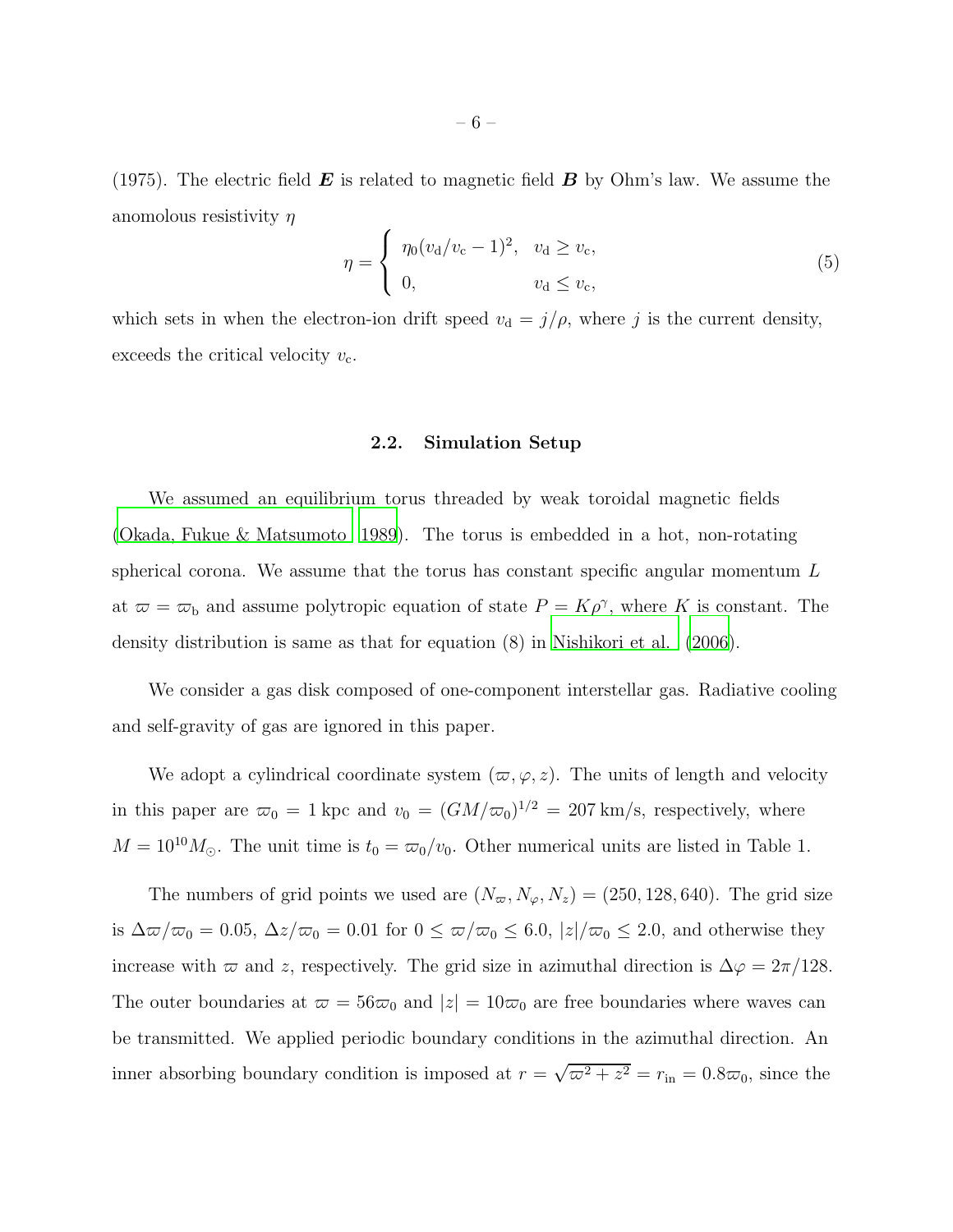gas accreted to the central region of the galaxy will be converted to stars or swallowed by the black hole. To illuminate the effect of boundary condition at the equatorial plane, we calculate two models: one is model PSYM which imposes symmetric boundary condition at the equatorial plane. This model is identical with that in [Nishikori et al.](#page-18-6) [\(2006\)](#page-18-6). The other is model ASYM, in which we include the equatorial plane inside the simulation region, and imposed no boundary condition at the equatorial plane. In this paper, we adopted model parameters  $\omega_{\rm b} = 10\omega_0$ ,  $\beta_{\rm b} = 100$  at  $(\omega, z) = (\omega_{\rm b}, 0)$ ,  $\gamma = 5/3$ ,  $v_c = 100v_0$ , and  $\eta_0 = 0.1v_0\varpi_0$ . The thermal energy of the torus is parameterized by  $E_{\text{th}} = c_{\text{sb}}^2/(\gamma v_0^2) = K \rho_b^{\gamma - 1}/v_0^2 = 0.05$  where  $c_{\text{sb}}$  and  $\rho_{\text{b}}$  are the sound speed and density at  $(\varpi, z) = (\varpi_{\rm b}, 0)$ , respectively. The initial temperature of the torus is  $T \sim 2 \times 10^5$ K. This mildly hot plasma mimics the mixture of hot ( $T \sim 10^6$ K) and warm ( $T \sim 10^4$ K) components of the interstellar matter, which occupy large volume of the galactic disk.

#### 3. Numerical results

#### 3.1. Time evolution of the galactic gaseous disk

Figure [1a](#page-20-0) shows the time evolution of the mass accretion rate measured at  $\omega/\omega_0 = 2.5$ . After  $t/t_0 \sim 200$ , the gas starts to inflow and the mass accretion rate increases linearly. Subsequently  $(t/t_0 > 600)$  the accretion rate saturates and becomes roughly constant. The evolution of the mass accretion rate in model ASYM (black) is similar to that in model PSYM (gray), where the mass accretion rate for model PSYM is doubled since the model PSYM includes only the region above the equatorial plane.

Figures [1b](#page-20-0), [1c](#page-20-0) and [1d](#page-20-0) show the time evolution of the plasma  $\beta$  and magnetic energy of each component averaged in the region where  $2 \le \frac{\omega}{\omega_0} \le 5$ ,  $|z|/\omega_0 \le 1$ , and  $0 \le \varphi \le 2\pi$ , respectively. It is clear that plasma  $\beta$  decreases in the linear stage as the magnetic energy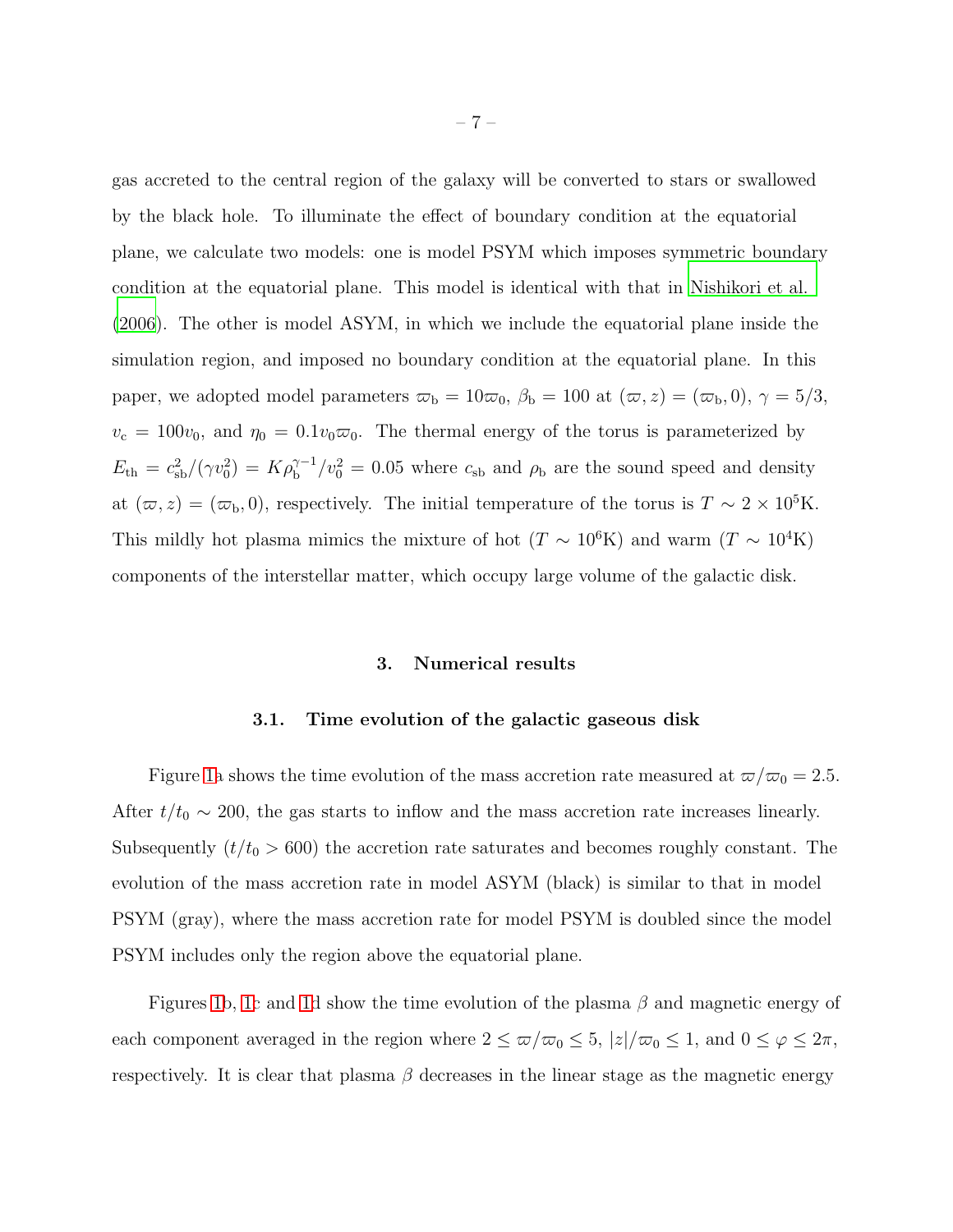increases. In both models, the averaged magnetic energy first increases exponentially. After that, it saturates and becomes roughly constant. Time evolution of magnetic fields is similar between model ASYM and model PSYM. Time evolutions of the growth and saturation in the mass accretion rate are quite similar to those of the averaged magnetic energy. It means that the magnetic turbulence driven by MRI is the main cause of the angular momentum transport which drives mass accretion. In the remaining part of this section, we discuss the results of model ASYM.

In order to check the magnetic fields structure, we analyze the time evolution of mean azimuthal magnetic fields. The mean fields are computed by the same method as [Nishikori et al. \(2006](#page-18-6)). Figure [2a](#page-21-0) shows the time evolution of mean azimuthal magnetic fields. Black curve shows  $B_{\varphi}$  averaged in the region where  $5 < \varpi/\varpi_0 < 6$ ,  $0 \le \varphi \le 2\pi$ , and  $0 < z/\varpi_0 < 1$ , and gray curve shows  $B_{\varphi}$  averaged in the region where  $5 < \varpi/\varpi_0 < 6$ ,  $0 \leq \varphi \leq 2\pi$ , and  $1 < z/\varpi_0 < 3$ . Black and gray curves correspond to the disk region and halo region, respectively. The azimuthal magnetic fields reverse their direction with timescale  $t \sim 300t_0 \sim 1.5$  Gyr. This timescale is comparable to that of the buoyant rise of azimuthal magnetic fields. The halo fields also reverse their directions with the same time scale as the disk component.

The radial distribution of the mean azimuthal magnetic fields at  $t = 1000t_0$  are shown in figure [2b](#page-21-0). Black and gray curves show the averages in the disk ( $0 \le \varphi \le 2\pi$  and  $0 < z/\varpi_0 < 1$ , and in the halo  $(0 \le \varphi \le 2\pi$  and  $1 < z/\varpi_0 < 3$ , respectively. Since the magnetic fields in the disk becomes turbulent, the direction of azimuthal magnetic fields changes frequently near the equatorial plane. On the other hand, long wavelength magnetic loops are formed in the halo region.

Figure [3a](#page-22-0) shows the radial distribution of the specific angular momentum at equatorial plane. Although the rotation is assumed only inside initial torus (gray curve in figure [3a](#page-22-0)),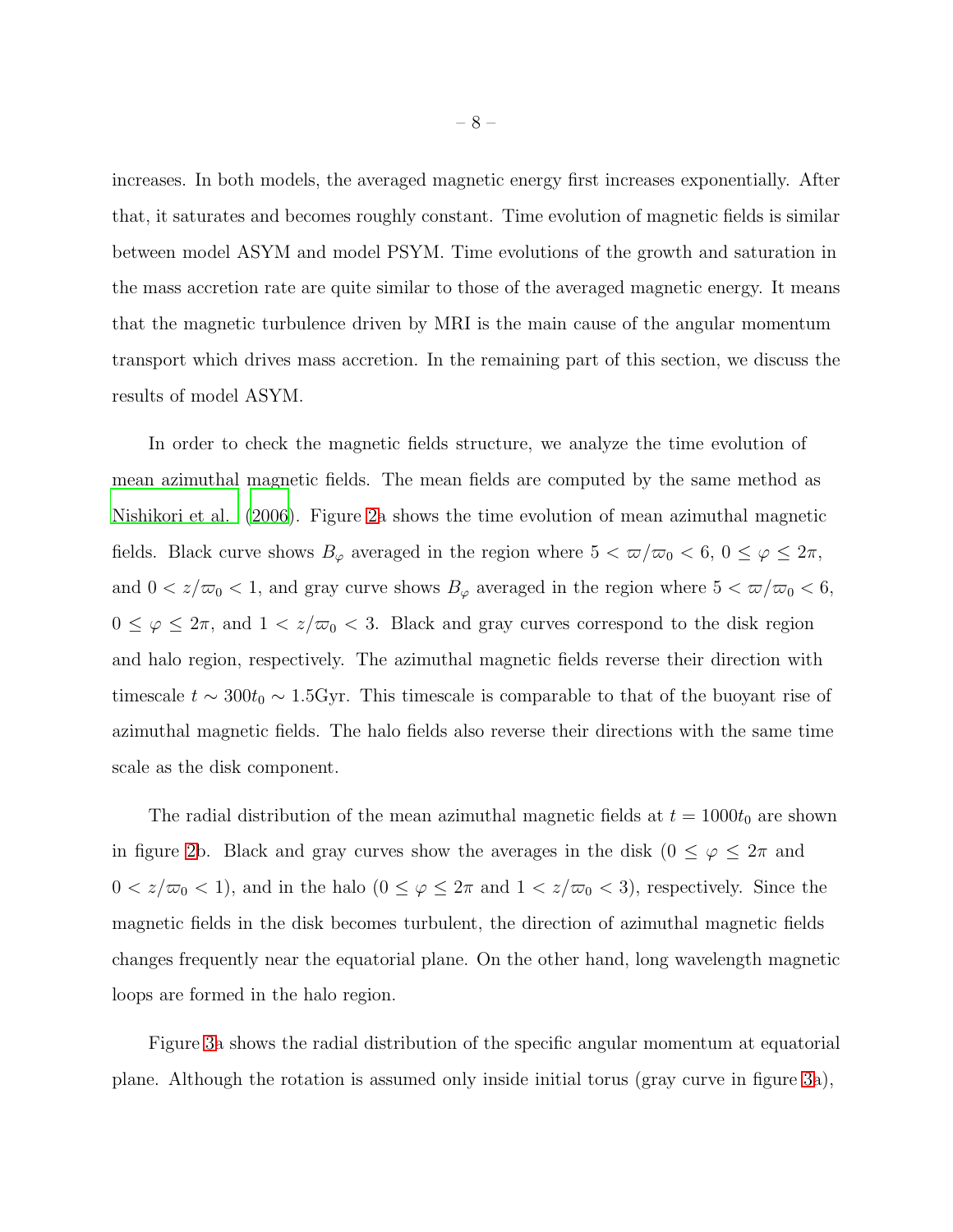torus deforms its shape from a torus to a disk by redistributing angular momentum (black curve in figure [3a](#page-22-0)). Since the outflow created by the MHD driven dynamo transports angular momentum toward the halo, the halo begins to rotate differentially, as can be seen in iso-contours of the azimuthally averaged rotation speed (figure [3b](#page-22-0)). Figure [3a](#page-22-0) and [3b](#page-22-0) show that the azimuthal velocity  $v_{\varphi}$  is almost constant and close to  $v_0$  in the equatorial plane. The rotation period at  $\varpi/\varpi_0 = a$  is  $P_{\rm rot} \sim 2\pi a(\varpi_0/v_0) = 2\pi a t_0$ .

# 3.2. Evolution of the magnetic field structure

We show the 3D structure of mean magnetic fields in figure [4.](#page-23-0) The colored surfaces represent iso-density surfaces, and the curves show magnetic field lines. Light brown curves show field lines passing through the plane at  $z/\overline{\omega}_0 = 5$  and  $\overline{\omega}/\overline{\omega}_0 < 1$ . The vertical magnetic fields around the rotation axis are produced by the magnetic pressure driven outflow near the galactic center. Color on the curves depicts the direction of azimuthal magnetic fields. Red curves show positive direction of azimuthal magnetic fields (counter clockwise direction) and blue shows negative direction (clockwise). The figure indicates that the azimuthal field reverses the direction with the radius.

Figure [4](#page-23-0) indicates that long wavelength magnetic loops are formed around disk-halo interface. Therefore, we discuss the formation mechanism of the magnetic loops. Horizontal magnetic fields embedded in gravitationally stratified atmosphere become unstable against long wavelength undular perturbations. This undular mode of the magnetic buoyancy instability, called Parker instability, creates buoyantly rising magnetic loops [\(Parker](#page-18-8) [1966\)](#page-18-8). Nonlinear growth of Parker instability in gravitationally stratified disks was studied by magneto-hydrodynamic simulations by [Matsumoto et al. \(1988\)](#page-18-9). They showed that magnetic loops continue to rise when  $\beta$  < 5. In weakly magnetized region where  $\beta > 5$ , Parker instability only drives nonlinear oscillations [\(Matsumoto et al. 1990](#page-18-10)).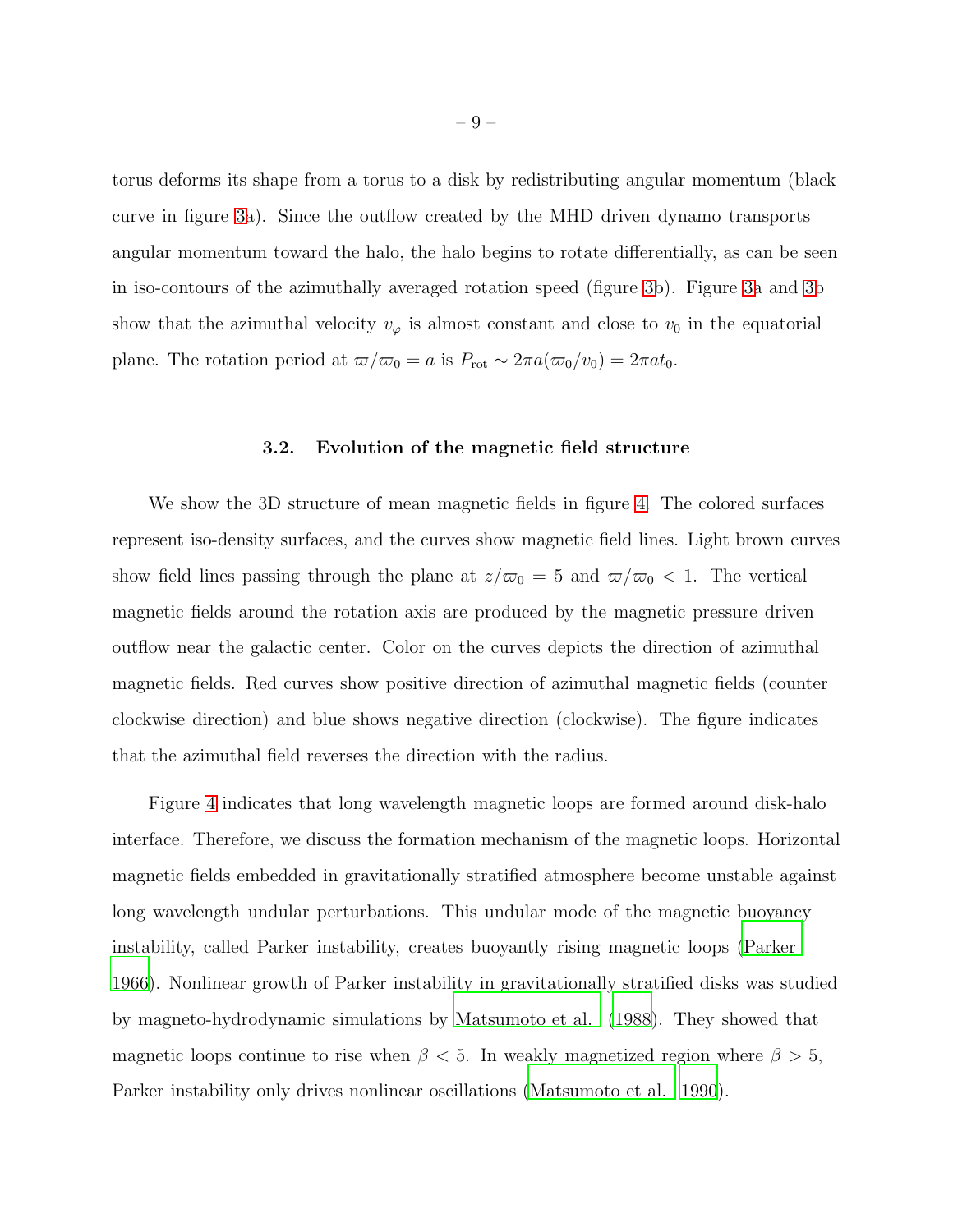In differentially rotating disks, MRI couples with Parker instability. The growth time scale of the non-axisymmetric MRI is  $t_{\text{MRI}} \sim 1/(0.1\Omega) \sim 10H/c_{\text{s}}$  where  $c_{\text{s}}$  is the sound speed. On the other hand, the growth time scale of Parker instability is  $t_{\text{PI}} \sim 5H/v_A \sim 5\sqrt{\beta\gamma/2}(H/c_s)$  where  $v_A$  and  $\gamma$  are the Alfvén speed and the specific heat ratio, respectively. This time scale becomes comparable to the growth time of MRI when  $\beta \sim 5$ . Since magnetic turbulence produced by MRI limits the horizontal length of coherent magnetic fields, the growth of Parker instability can be suppressed in weakly magnetized region inside the disk. On the other hand, in regions where  $\beta < 5$ , nonlinear growth of Parker instability creates magnetic loops buoyantly rising to the disk corona [\(Machida, Hayashi, & Matsumoto 2000](#page-17-7); [Machida, et al. 2009\)](#page-17-8).

Figure [5a](#page-24-0) shows an example of a magnetic loop at  $t = 1000t_0$ . Magnetic loops are identified by the same algorithm as that reported in [Machida, et al. \(2009](#page-17-8)). Figure [5b](#page-24-0), [5c](#page-24-0), and [5d](#page-24-0) show the distribution of the vertical velocity, plasma  $\beta$ , and density, respectively along the magnetic field line depicted in figure [5a](#page-24-0). A black circle shows the starting point of the integration of a magnetic field line. The positive vertical velocity indicates that the magnetic loop is rising. The value of plasma  $\beta$  decreases from the foot-point of the loop where  $\beta \sim 100$  to the loop top where  $\beta < 5$  (figure [5d](#page-24-0)). The density also decreases from the foot-points to the loop top. These are typical structure of buoyantly rising magnetic loops formed by Parker instability.

From the numerical results presented so far, the initial magnetic field was found to be amplified and transported to the halo region after several rotation periods. In order to investigate the time evolution of the azimuthal magnetic field, we show a butterfly diagram of the azimuthal magnetic fields at  $\varpi/\varpi_0 = 2$  (figure [6a](#page-25-0)). The horizontal axis shows time  $t/t_0$ , and the vertical axis shows the height  $z/\overline{\omega}_0$ . Color denotes the direction of the azimuthal magnetic fields. White curve shows the iso-contour where  $\beta = 5$  above the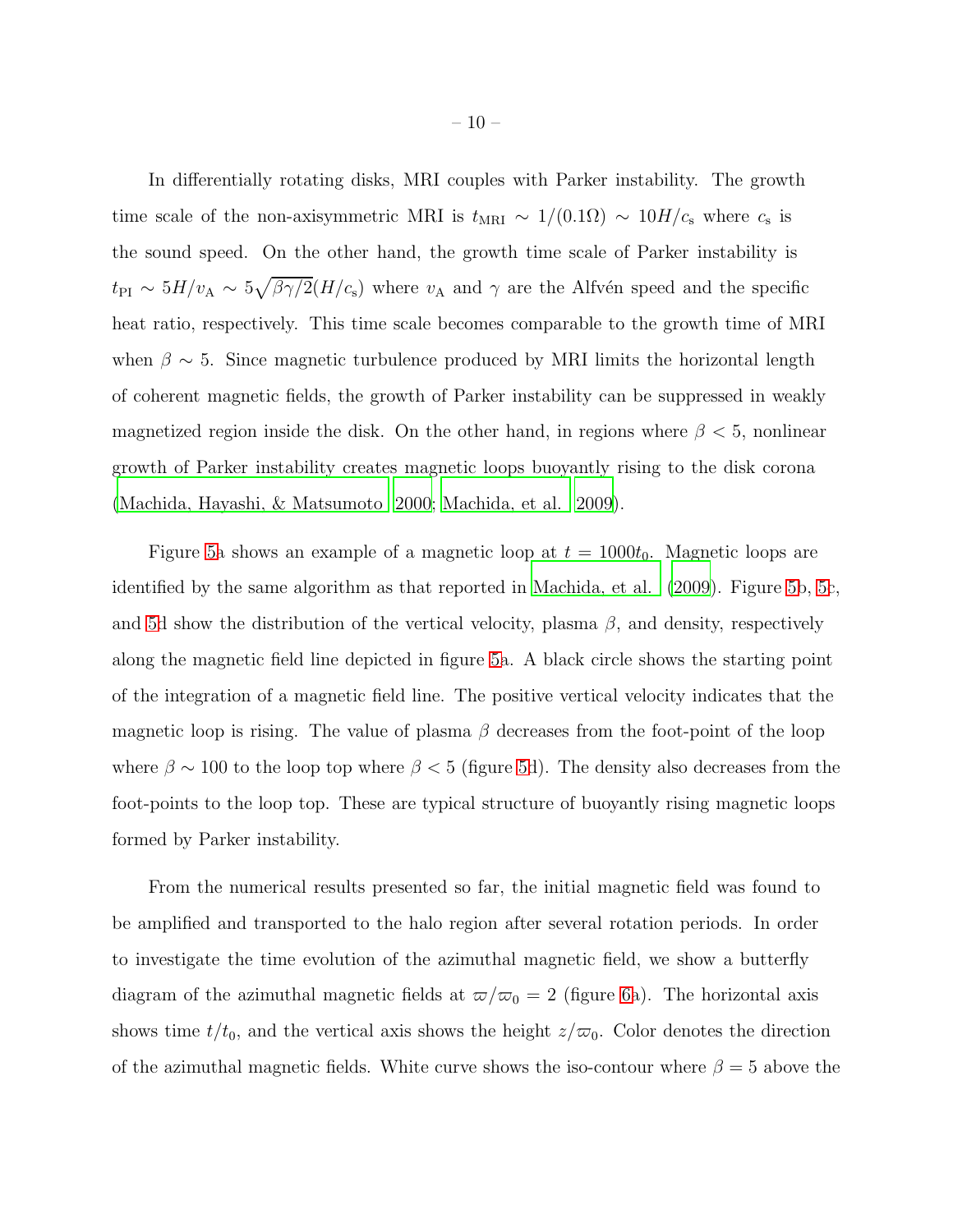equatorial plane. We should note that there is no magnetic flux at  $\omega/\omega_0 = 2$  initially. As the time elapses, the accretion of the interstellar gas driven by MRI transports magnetic fields from  $\omega/\omega_0 = 10$  to  $\omega/\omega_0 = 2$ . The amplified azimuthal magnetic fields change their directions quasi-periodically. Turbulent magnetic fields are dominant around the equatorial plane.

When the magnetic tension becomes comparable to that of turbulent motion in the disk surface and coherent length of the magnetic field line increases, the magnetic flux buoyantly escapes from the disk due to Parker instability. We find that the instability significantly grows, when the plasma  $\beta$  decreases to around 5. The averaged escape velocity of the flux is about 25 km/s, approximately equal to the Alfvén velocity.

The periodic reversals of azimuthal magnetic fields can also be seen in correlation between the fields above and below the equatorial plane (figure  $6(b)$ ). White color shows the region where  $B_{\varphi}(z) \cdot B_{\varphi}(-z) > 0$ , and black shows the region where  $B_{\varphi}(z) \cdot B_{\varphi}(-z) < 0$ . We can see fine structures of turbulence near the equatorial plane. In the halo region where  $z/\overline{\omega}_0 > 1$ , the color of outgoing flux changes quasi-periodically. It means that the disk magnetic topology changes between symmetric state and anti-symmetric state.

Finally, we check the spatial distribution of the azimuthal magnetic fields. The azimuthal magnetic fields in  $\varpi - z$  plane averaged in the region  $0 \le \varphi \le 2\pi$  at  $t/t_0 = 1000$ is shown in figure [7a](#page-26-0). We can see that a few  $\mu$ G fields are distributed as high as at  $z/\overline{\omega}_0 = 5$ . Figure [7b](#page-26-0), and [7c](#page-26-0) show the distribution of the azimuthal magnetic fields in  $\varpi - \varphi$  plane, where the azimuthal magnetic fields are averaged in the halo  $(1 < z/\varpi_0 < 1.5)$  and in the disk  $(0 < z/\varpi_0 < 0.5)$ , respectively. Since turbulent magnetic fields are dominant inside the disk, short magnetic filaments are formed (figure [7c](#page-26-0) ). Long and strong azimuthal magnetic sectors are formed in the halo region, because the plasma  $\beta$  in the halo region becomes lower than that in the disk due to the density decrease (figure [7b](#page-26-0)). Therefore, magnetic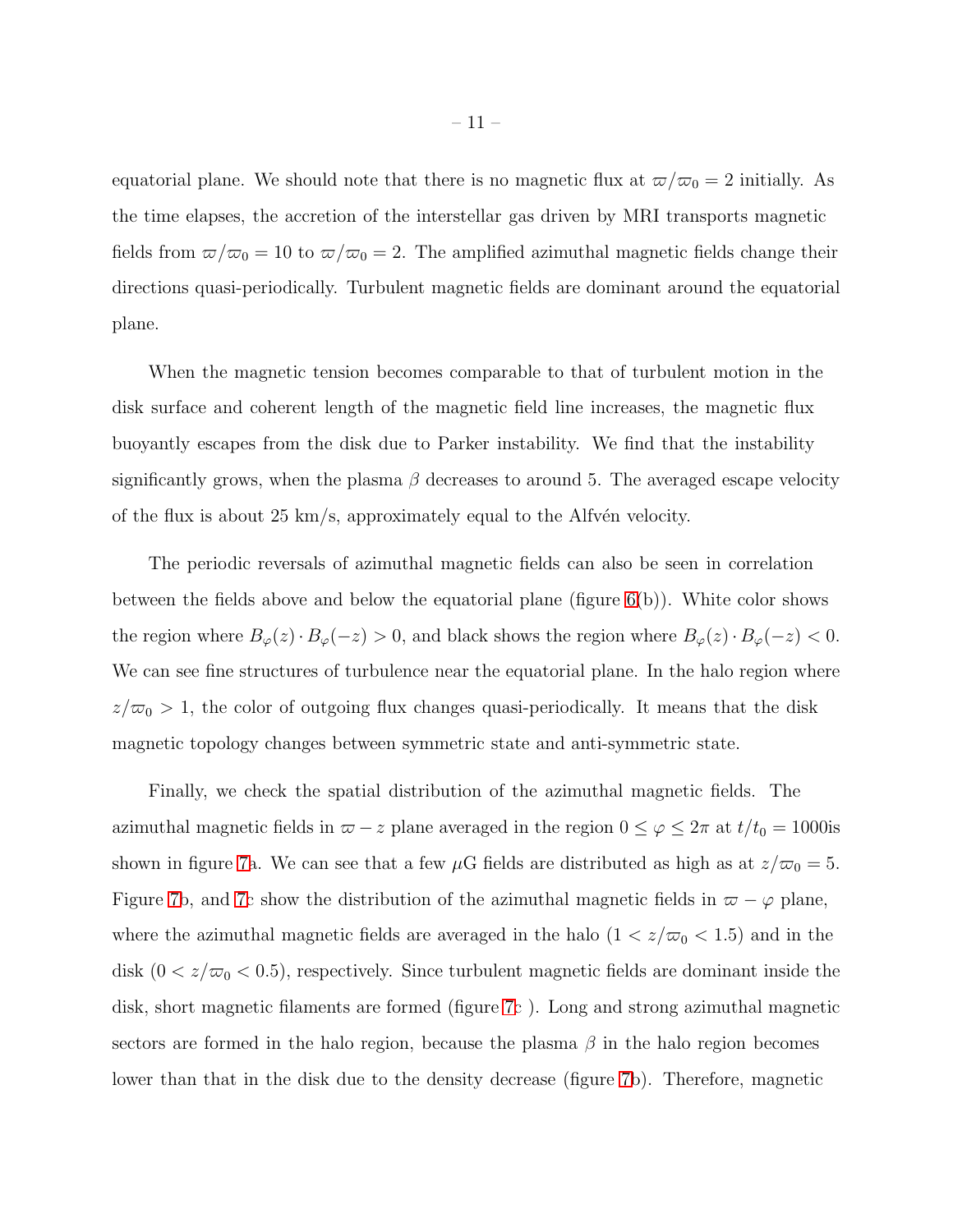tension of buoyantly rising magnetic loop exceeds the ram pressure by turbulent motion around the disk surface and in the halo. These magnetic loops buoyantly escape from the disk by Parker instability and create the rising magnetic fluxes in the butterfly diagram shown in figure [6a](#page-25-0).

# 3.3. Dependence on the azimuthal resolution

In order to study the dependence of numerical results on azimuthal resolution, we carried out simulations in which we used 64 (model ASYM64) and 256 (model ASYM256) grid points in  $0 \le \varphi \le 2\pi$ . Other parameters are the same as those in model ASYM.

Figure [8a](#page-27-0) shows the time evolution of the magnetic energy averaged in the same region as figure [1c](#page-20-0). Black, dashed and gray curves show model ASYM, ASYM256, and ASYM64, respectively. This panel indicates that the saturation level of the magnetic energy near the equatorial plane slightly decreases as the resolution increases because shorter wavelength turbulence inside the disk can be resolved better in the model with higher azimuthal resolution, so that more magnetic energy dissipates in the nonlinear stage. The time evolution of the azimuthal magnetic fields averaged in the region where  $5 < \frac{\pi}{\infty} < 6$ ,  $0 < z/\varpi_0 < 1$ , and  $0 \le \varphi \le 2\pi$  is shown in figure [8b](#page-27-0). Colors are same as figure [8a](#page-27-0). The amplitude of the azimuthal magnetic fields and the time scale of the field reversal are almost similar in model ASYM and ASYM256. In order to resolve the most unstable wavelength of MRI, we need more than 20 grid points per disk thickness for azimuthal direction [\(Hawley, Guan, & Krolik 2011](#page-17-9)). Although ASYM does not satisfy this condition, the qualitative behavior of the results for ASYM is identical to that of ASYM256, which satisfies the condition (see figure [8b](#page-27-0)). For example, the ratio of the radial magnetic energy to the azimuthal magnetic energy  $(B_{\varpi}^2/B_{\varphi}^2)$  is 0.12 in model ASYM and 0.13 in model ASYM256. Hence, we conclude that numerical results of model PSYM and ASYM in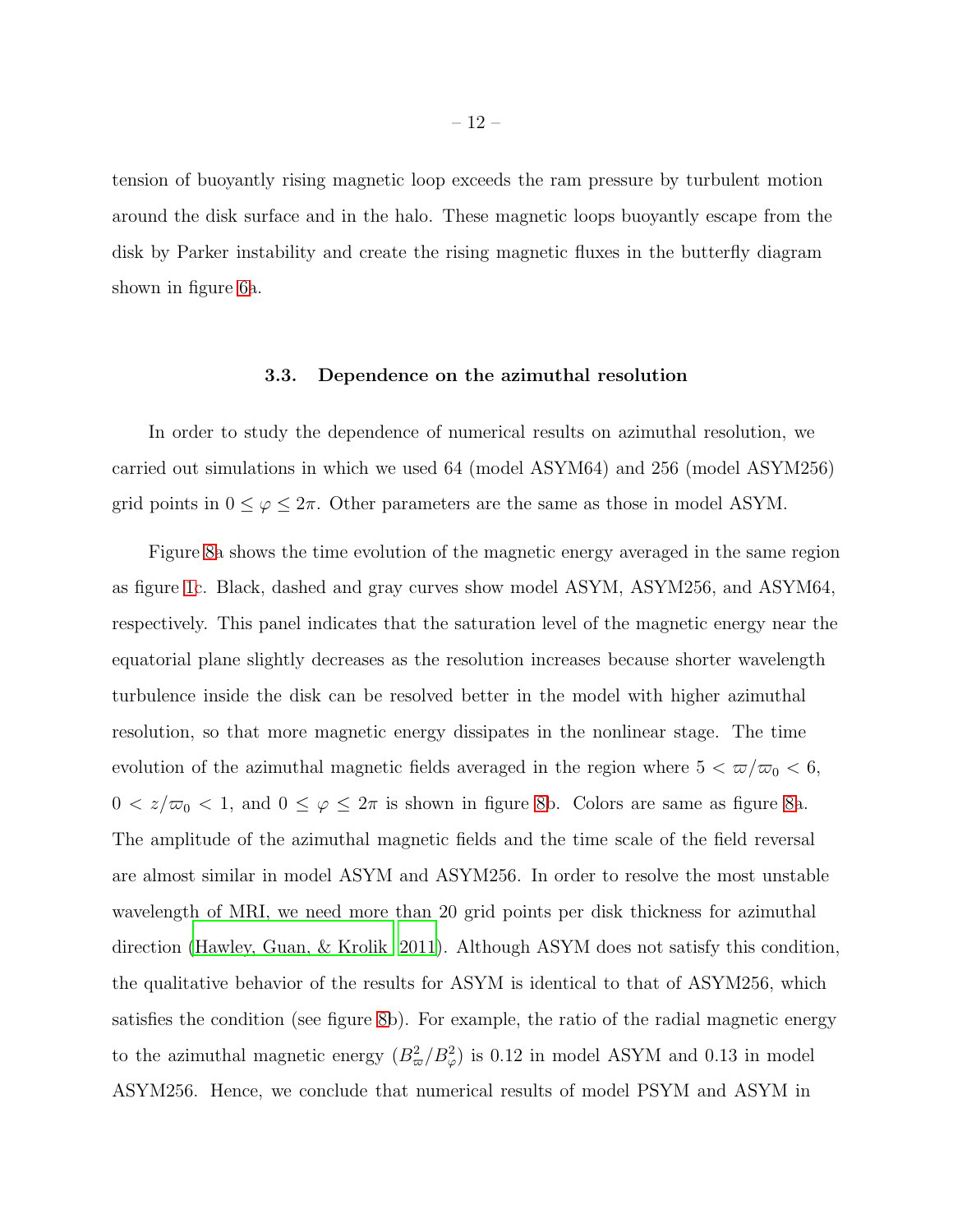this paper obtained by simulations with 128 grid points in the azimuthal direction do not significantly differ from results with higher azimuthal resolution in the nonlinear stage.

# 4. Summary and Discussion

We carried out 3D MHD simulations of the galactic gaseous disk. The numerical results indicate that magnetic fields are amplified by MRI. The amplified azimuthal magnetic fluxes buoyantly escape from the disk by Parker instability. Azimuthal component of the mean magnetic field reverses its direction quasi-periodically. The timescale of the reversal is about  $300t_0$  which corresponds to about 1.5 Gyr.

The numerical results also show that galactic gaseous disk becomes turbulent and that averaged plasma β stays at around  $β \sim 10$ . Plasma β becomes lower near the disk surface due to the density stratification. Since rotational speed decreases from the disk to the halo (see figure [3b](#page-22-0)), turbulent magnetic fields are stretched around the disk surface, forming ordered fields. When the magnetic pressure of the ordered fields becomes as large as  $\beta \sim 5$ , magnetic flux escapes from the disk due to the buoyancy.

Figure [9](#page-28-0) schematically illustrates the mechanism of the galactic dynamo obtained from numerical simulations. Let us consider a differentially rotating disk threaded by weak seed fields, which rotates counter clockwise. As MRI grows in the gaseous disk, positive and negative fields whose strengths are comparable are amplified. When the averaged magnetic pressure becomes about 10% of the gas pressure in the disk, local magnetic pressure near the surface exceeds 20% of the gas pressure and Parker instability creates magnetic loops near the disk surface. Since the magnetic field strength parallel to the seed field grows faster than that of the opposite field, the counter clockwise fields satisfy the condition of Parker instability earlier and buoyantly escape from the disk. Subsequently, clockwise magnetic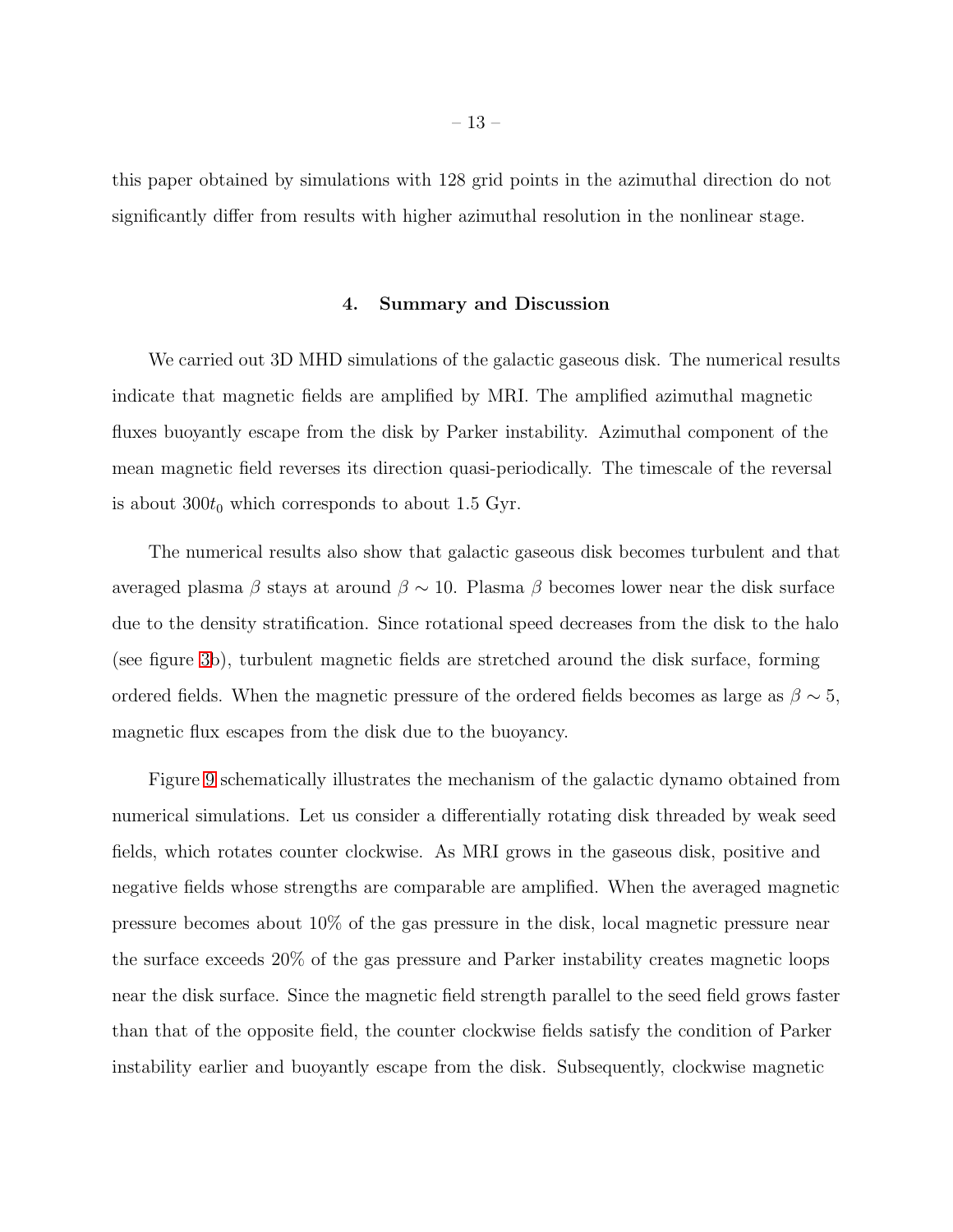fields which remain inside the disk are amplified by MRI, and mean azimuthal magnetic fields inside the disk reverses their direction. The reversed fields become a seed field for the next cycle.

Similar quasi-periodic reversal of azimuthal fields have been reported in local 3D MHD simulations of a differentially rotating disk [\(Shi et al. 2010\)](#page-19-4). Although MRI can grow so long as  $\beta \geq 0.1$  [\(Johansen & Levin 2008](#page-19-5)), the saturation level of plasma  $\beta$  is about  $\beta \sim 1 - 10$  when the simulations include the effect of the vertical stratification. The growth of MRI saturates when the growth rate of the Parker instability is largest ( $\beta \sim 1 - 10$ ). It indicates that the saturation levels of the magnetic energy inside the disk is determined by the Parker instability around the surface layer.

Our finding about the periodical reversal of the direction of the halo azimuthal field would impact on the observation of all sky RM map. There are a number of reports about all sky RM distributions [\(Taylor, Stil, & Sunstrum 2009;](#page-19-2) [Braun, Heald](#page-17-10) & Beck [2010;](#page-17-10) [Han & Zhang 2007](#page-17-3)). Study of all sky RM distribution is essential not only to understand the global structure of galactic magnetic fields but also to explore the intergalactic magnetic fields in the intergalactic medium (Akahori & Ryu 2010, 2011, references therein). For instance, [Taylor, Stil, & Sunstrum \(2009\)](#page-19-2) suggested that the existence of the halo poloidal field is consistent with a dipole field rather than a quadrupole field.

We calculated the distribution of RM obtained from numerical results (figure [10\)](#page-29-0). The position of the observer is assumed to be at  $r = 8kpc$  at  $t = 1000t<sub>0</sub>$ . The direction of the rotational velocity and azimuthal magnetic fields is counter-clockwise in our numerical simulation. Since the angular velocity observed in Milky way is clockwise, we calculated the RM distribution by reversing the z-direction (i.e. north is  $-z$  direction). From the characteristics of MHD, if the initial magnetic field direction were reversed, we can obtain the same result except for the direction of magnetic fields. Thus we reversed the color of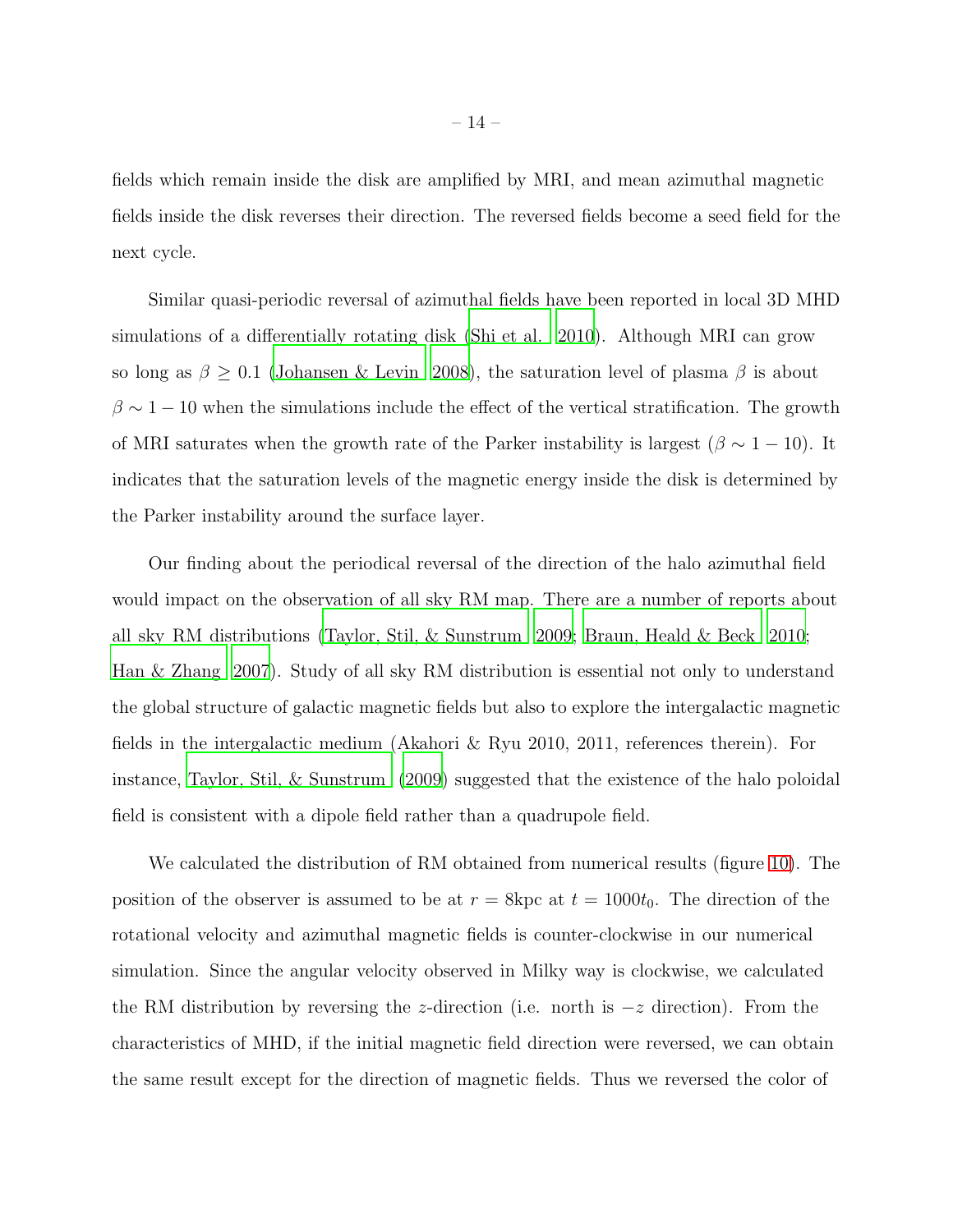the RM from the original one. The scale of RM is arbitrarily in this paper. We found that magnetic loops produced by Parker instability formed multiple reversals of the the sign of RMs along the latitude. These reversals reveal that magnetic fields with opposite polarity emerge from the disk periodically. The snapshot shown in figure [10](#page-29-0) indicates that the distribution of RM is point symmetric with respect to the galactic center, and that this feature remains in timescale of  $\sim$  1.5 Gyr (figure 2a).

Braun et al. (2010) observed RM distributions in nearby galaxies. They also pointed out that the field topology in the upper halo of galaxies is a mixture of axi-symmetric spiral quadrupole field in thick disks and raidally directed dipole field in halos. They suggested that the origin of the dipole components might be a bipolar outflow. Mixed structure was also suggested by recent studies of all-sky RM map (see, e.g., figure 8 of Pshirkov et al. 2011). The RM distribution in the halo region of our numerical results shows an anti-symmetric distribution corresponding to the dipole field.

Outflows are produced by emerging magnetic fluxs driven by Parker instability. The time interval of the buoyant escape of the magnetic flux by Parker instability is about 10 rotational periods which corresponds to the growth timescale of MRI. Since buoyant escape of magnetic flux takes place about 10 cycles during the simulation for 4Gyr at  $\varpi/\varpi_0 = 2$ , the disk becomes turbulent enough, and the influence of the initial field directions become negligible. Even when we start simulations with magnetic fields symmetric to the equatorial plane, the direction of the halo fields in the upper and lower hemisphere becomes opposite at  $\omega/\omega_0 = 2$  as shown in figure [6a](#page-25-0). On the other hand, the effect of the initial field topology still remains in the outer disk region. Since RM is the sum of the line of sight value, the high latitude region (i.e., magnetic loops in nearby disks) still memorizes initial fields. Since the outflow velocity may be faster when we include the effect of the super nova explosions [\(Wada & Norman 2001](#page-19-6)) and the cosmic ray pressure [\(Kuwabara, Nakamura, & Ko 2004;](#page-17-11)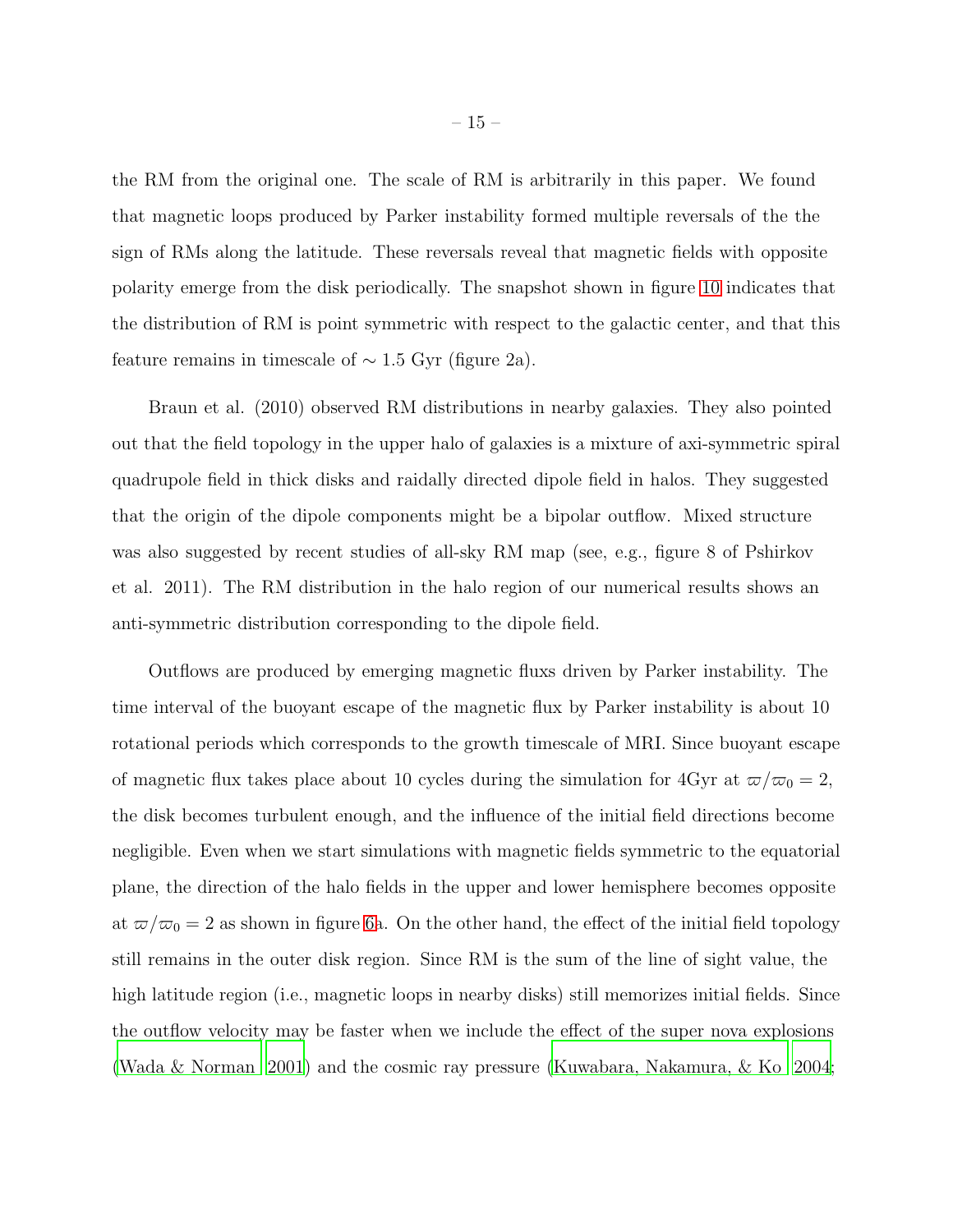Hanasz, Wóltański,  $\&$  Kowalik 2009), outer disks may have enough time to create halo fields by the buoyant escape of turbulent disk fields, and eliminate the effect of the initial fields.

Our numerical calculation showed that initially non-rotating halo rotates after several rotation periods, because the angular momentum was supplied from the disk to halo by rising magnetic loops formed by the Parker instability. In fact, HI observation of late type spiral galaxy, NGC 6503 indicated that there were two components of HI disk, thin dense disk and thick low density disk, and that the thick low-density disk rotates slower than the thin disk [\(Greisen et al. 2009\)](#page-17-13). The rotation speed of the ionized gas in the thick disk is slower than that of HI [\(Bottema 1989\)](#page-17-14).

In this paper, we assumed that the interstellar gas is one component gas with temperature  $2 \times 10^5$  K in order to compare the result with that by [Nishikori et al.](#page-18-6) [\(2006\)](#page-18-6). However, in realistic galaxy, the interstellar gas has multi-temperature, multi-phase components. In future works, we would like to include the energy input by supernovae, multi-temperature structure of the interstellar gas, and cosmic-rays.

We are grateful to Drs. F. Cattaneo, R. Beck, K. Takahashi, and K. Ichiki for useful discussion. Numerical computations were carried out on SX-9 at Center for Comupational Astrophysics, CfCA of NAOJ (P.I. MM). This work is financially supported in part by a Grant-in-Aid for Scientific Research (KAKENHI) from JSPS (P.I. MM:23740153, P.I. RM:23340040, 24111704, P.I. TK:23540274). This work is also supported by JSPS Core-to-Core program No. 22001 (RM). T.A. acknowledges the supports of the Korea Research Council of Fundamental Science and Technology (KRCF) and the Japan Society for the Promotion of Science (JSPS).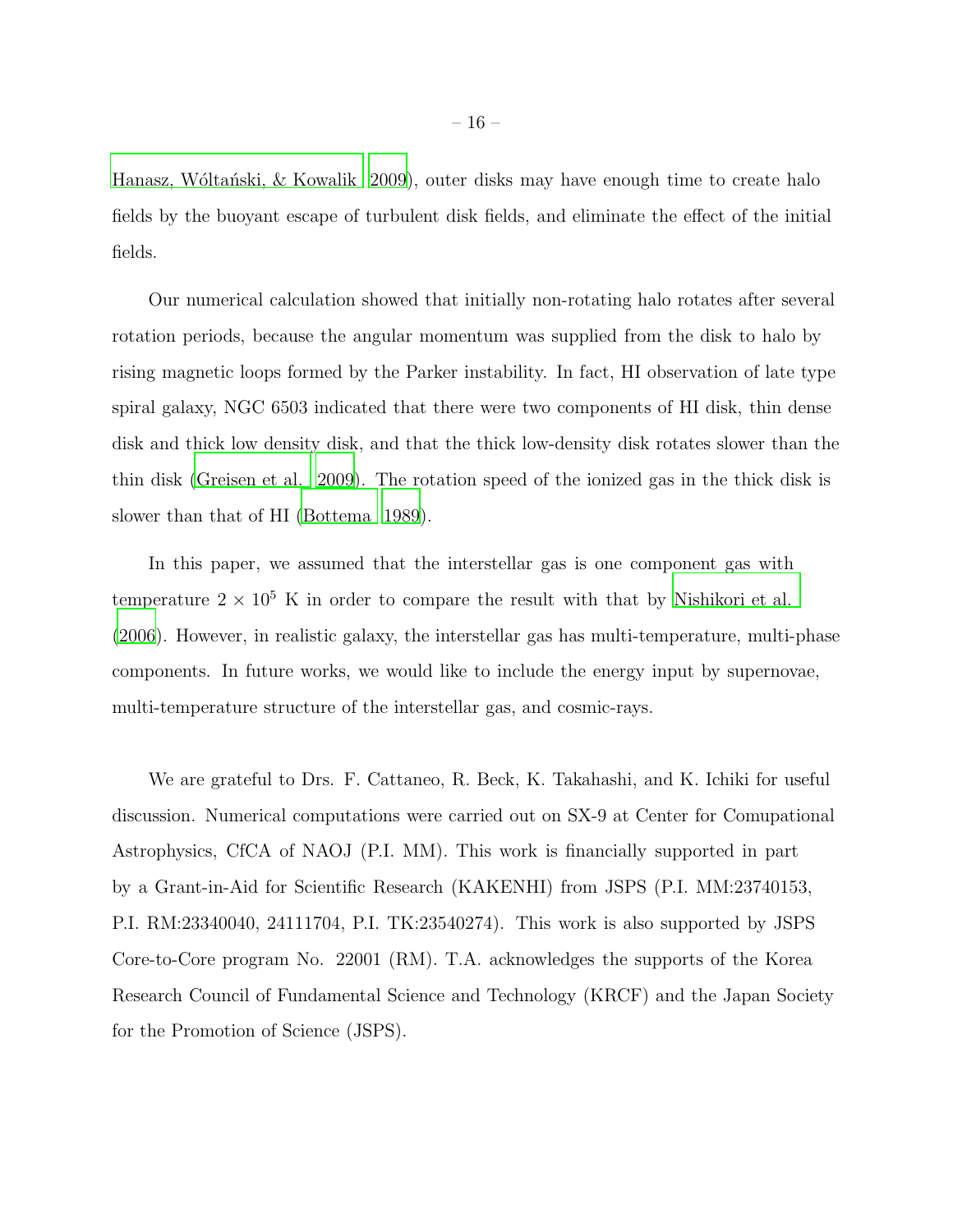Table 1: Units of Physical quantities.

| Physical quantity | Symbol     | Numerical unit                          |
|-------------------|------------|-----------------------------------------|
| Length            | $\varpi_0$ | 1 kpc                                   |
| Velocity          | $v_0$      | $207 \text{ km/s}$                      |
| Time              | $t_{0}$    | $4.8 \times 10^6$ yr                    |
| Density           | $\rho_0$   | $1.6 \times 10^{-24}$ g/cm <sup>3</sup> |
| Temperature       | $T_0$      | $5.15 \times 10^6$ K                    |
| Magnetic field    | $B_0$      | $26 \mu G$                              |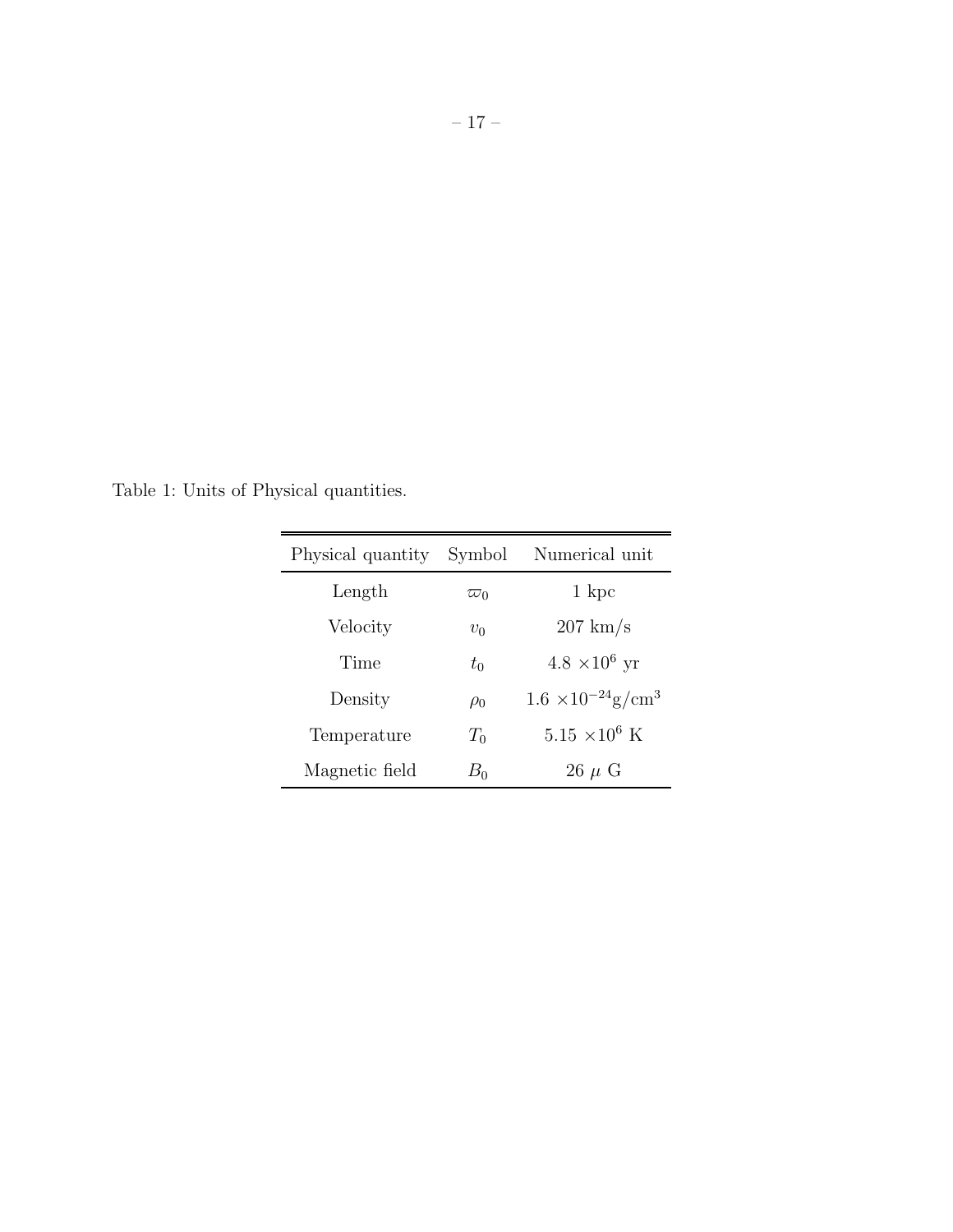#### REFERENCES

- Akahori, K., & Ryu, D. 2010, ApJ, 723, 476
- Akahori, K., & Ryu, D. 2011, ApJ, 738, 134
- <span id="page-17-0"></span>Beck, R., Brandenburg, A., Moss, D., Shukurov, A., & Sokoloff, D., 1996, ARA&A, 34, 155
- <span id="page-17-4"></span>Beck, R., 2012, Space Science Reviews, 2012, 166, 215
- <span id="page-17-14"></span>Bottema, R., 1989, A&A, 221, 236
- <span id="page-17-10"></span>Braun, R., Heald, G., & Beck, R., 2010, A&A, 514, A42
- <span id="page-17-5"></span>Balbus, S., A., & Hawley, J., F., 1991, ApJ, 376, 214
- <span id="page-17-1"></span>Crocker, R., M., Jones, D., I., Melia, F., Ott, J. & Protheroe, R. J., 2010, nature, 463, 65
- <span id="page-17-13"></span>Greisen, E. W., Spekkens, K., & van Moorsekm G. A., 2009, AJ, 137, 4718
- <span id="page-17-2"></span>Han, J., L., Manchester, R., N., Lyne, A., G., & Qiao, G. J., 2002, ApJ, 570, L17
- <span id="page-17-3"></span>Han, J., L., & Zhang, S., 2007, A&A, 464, 609
- <span id="page-17-12"></span>Hanasz, M., Wóltański, D., & Kowalik, K. 2009, ApJ, 706,L155
- <span id="page-17-9"></span>Hawley, J. F., Guan, X., & Krolik, J. H., 2011, ApJ, 738, 84
- <span id="page-17-6"></span>Horiuchi, T., Matsumoto, R., Hanawa, T., & Shibata, K., 1988, PASJ, 40, 147
- <span id="page-17-11"></span>Kuwabara, T., Nakamura, K., E., & Ko, C., M., 2004, ApJ, 607, 828
- <span id="page-17-7"></span>Machida, M., Hayashi, M. R., & Matsumoto, R., 2000, ApJ, 532, L67
- <span id="page-17-8"></span>Machida, M., Matsimoto, R., Nozawa, S., Takahashi, K., Fukui, Y. Kudo, N., Torii, K., Yamamoto, H., Fujishita, M., & Tomisaka, K., 2009, PASJ, 61, 411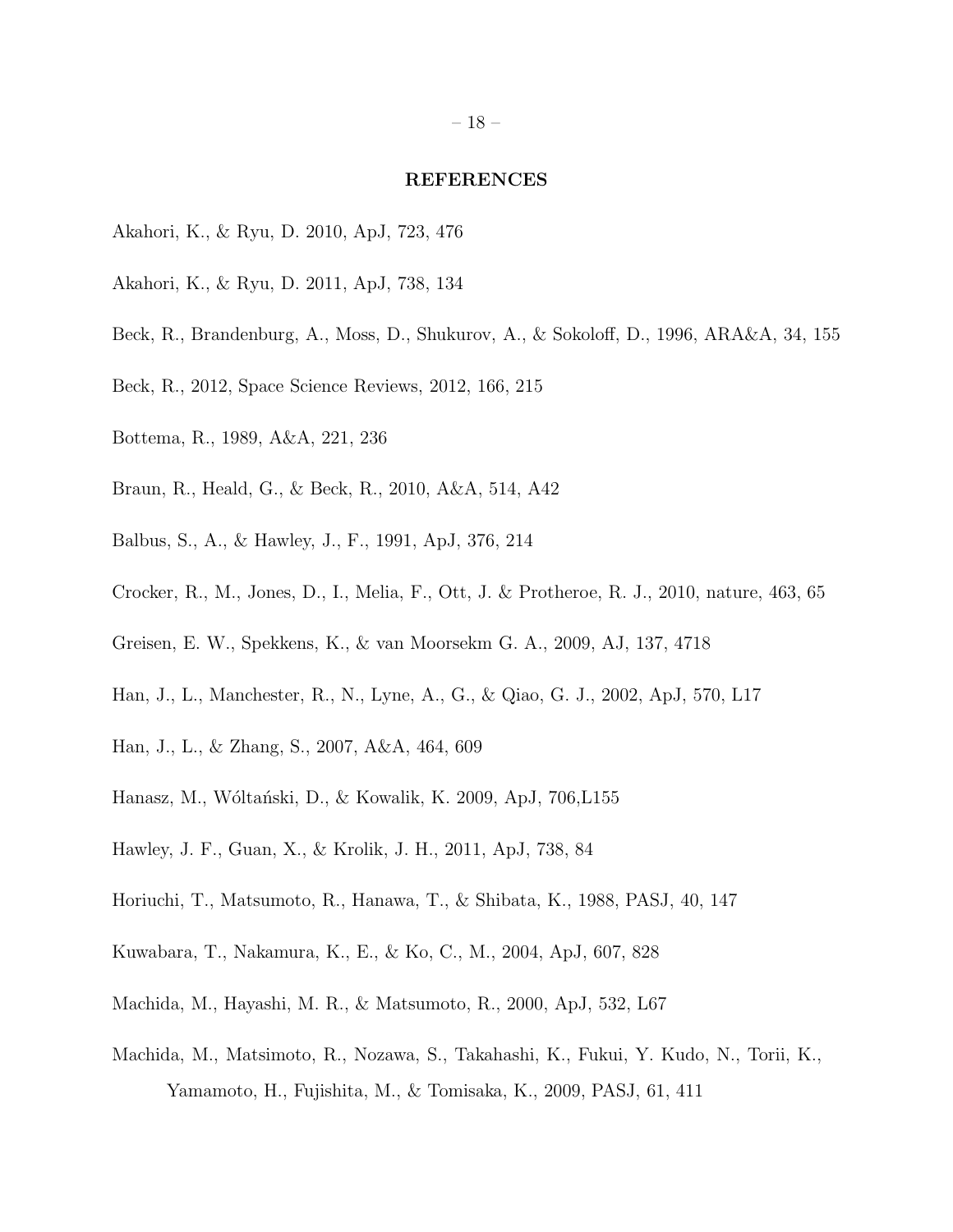- <span id="page-18-9"></span>Matsumoto, R., Horiuchi, T., Shibata, K., & Hanawa, T., 1988, PASJ, 40, 171
- <span id="page-18-10"></span>Matsumoto, R., Hanawa, T., Shibata, K., & Horiuchi, T., 1990, ApJ, 356, 259
- Miyamoto, M., & Nagai, R., 1975, PASJ, 27, 533
- <span id="page-18-1"></span>Morris, M., 1990, IAUS, 140, 361
- <span id="page-18-6"></span>Nishikori, H., Machida, M., & Matsumoto, R., 2006, ApJ, 641, 862
- <span id="page-18-3"></span>Nishiyama, S., Tamura, M., Hatano, H., Nagata, T., Kudo, T., Ishii, M., Schödel, R., & Eckart, A., 2009, ApJ, 702, L56
- <span id="page-18-2"></span>Novak, G., Dotson, J. L., Dowell, C. D., Hildebrand, R., H., Renbarger, T., & Schleuning, D., A., 2000, ApJ, 529, 241
- <span id="page-18-7"></span>Okada, R., Fukue, J., & Matsumoto, R., 1989, PASJ, 41, 133
- <span id="page-18-8"></span>Parker, E., N., 1966, ApJ, 145, 811
- <span id="page-18-4"></span>Parker, E., N., 1971, ApJ, 163, 255
- Pshirkov, M. S., Tinyakov, P. G., Kronberg, P. P., & Newton-McGee, K., J., 2011, ApJ, 738, 192
- <span id="page-18-0"></span>Rand, R., J., & Kulkarni, R., 1989, ApJ, 343, 760
- Richtmyer, R., O., & Morton, K., W., 1967, Differential Methods for Initial Value Problem (2d ed, New York: Wiley)
- Rubin, E., & Burstein, S., Z., 1967, J. Comput. Phys., 2, 178
- <span id="page-18-5"></span>Fujimoto, M., Sawa, T., 1987, PASJ, 39, 375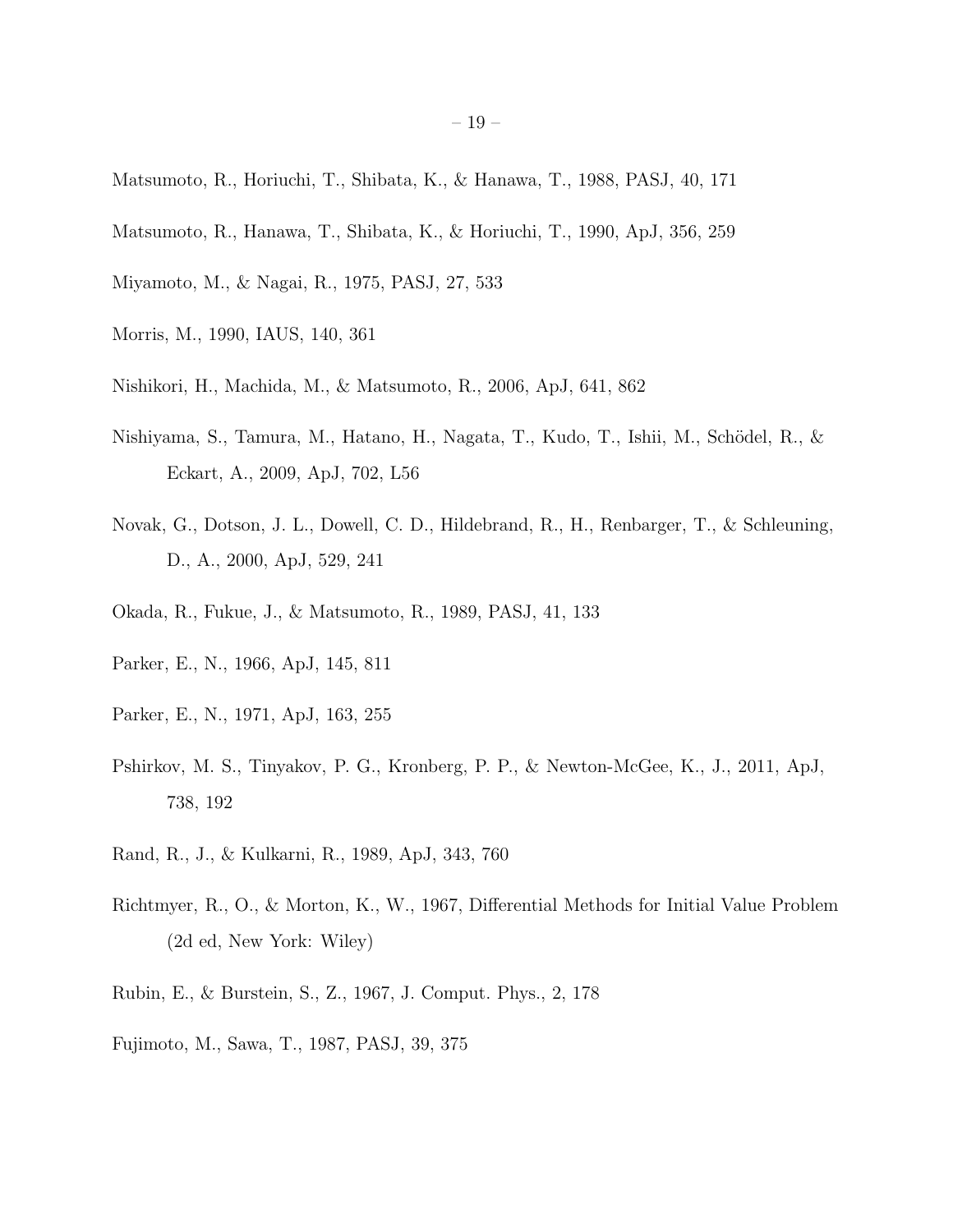- <span id="page-19-3"></span>Sawa, T., Fujimoto, M., 1987, in Magnetic Fields and Extragalactic Objects, eds. Asséo, E. and Grésillon, D., p165
- <span id="page-19-4"></span>Shi, J., Krolik, J., H., & Hirose, S., 2010, ApJ, 708, 1716
- <span id="page-19-0"></span>Sofue, Y., Fujimoto, M., & Wielebinski, R., 1986, ARA&A, 24, 459
- <span id="page-19-2"></span>Taylor, A., R., Stil, J., M., & Sunstrum, C., 2009, ApJ, 702, 1230
- Uchida, K. I., & Güsten, R., 1995, A&A, 298, 473
- <span id="page-19-5"></span>Johansen, A., & Levin, Y., 2008, A&A, 490, 501
- <span id="page-19-6"></span>Wada, K., & Norman, C., A., 2011, ApJ, 547, 172
- Yokoyama, T., & Shibata, K. 1994, ApJ, 436, L197
- <span id="page-19-1"></span>Yusef-Zadeh, F., Morris, M., & Chance, D., 1984, Nature, 310, 557

This manuscript was prepared with the AAS IAT<sub>E</sub>X macros v5.2.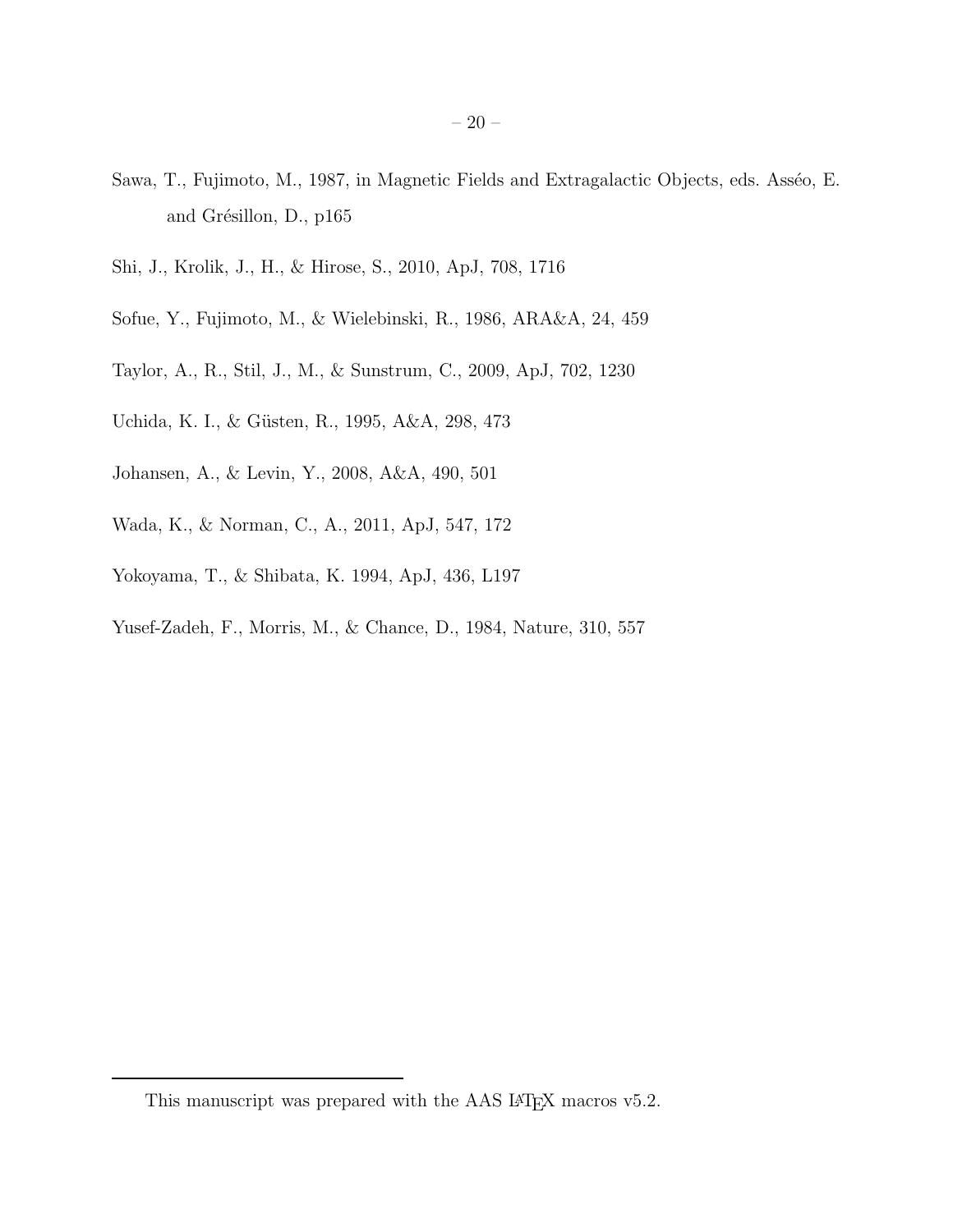

<span id="page-20-0"></span>Fig. 1.— (a) Time evolution of the mass accretion rate at  $\omega/\omega_0 = 2.5$ . Black curve shows model ASYM and gray curve shows model PSYM. (b) Time evolution of the plasma  $\beta$ averaged in the region where  $2 < \frac{\varpi}{\varpi_0} < 5$ ,  $|z|/\varpi_0 < 1$ , and  $0 \le \varphi \le 2\pi$ . (c) Time evolution of the spatially averaged magnetic energy of model ASYM. Black, dark gray and gray denotes azimuthal component, radial component and vertical component, respectively. (d) Time evolution of the spatially averaged magnetic energy of model PSYM. Colors are same as in (c). The averaged region of the magnetic energy is same as (b).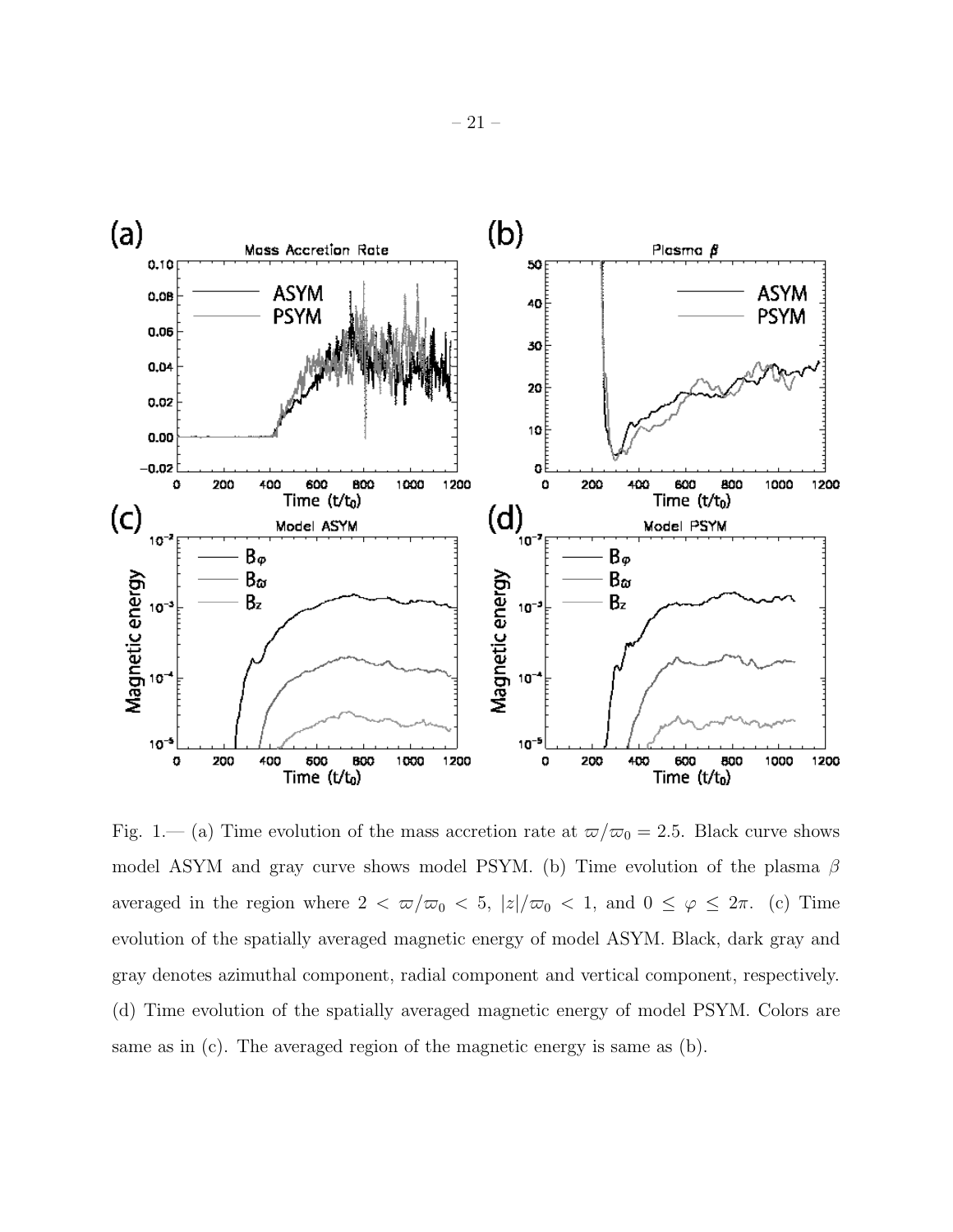

<span id="page-21-0"></span>Fig. 2.— Evolutions of the mean azimuthal magnetic fields averaged in the region where  $5 < \frac{\pi}{\pi_0} < 6, 0 \leq \varphi < 2\pi$ , and  $0 < \frac{z}{\pi_0} < 1$  (black), and in the region where  $5 <$  $\varpi/\varpi_0$  < 6,  $0 \le \varphi$  <  $2\pi$ , and  $1 < z/\varpi_0$  < 3 (gray). (a) and (b) show time evolution and radial distribution, respectively.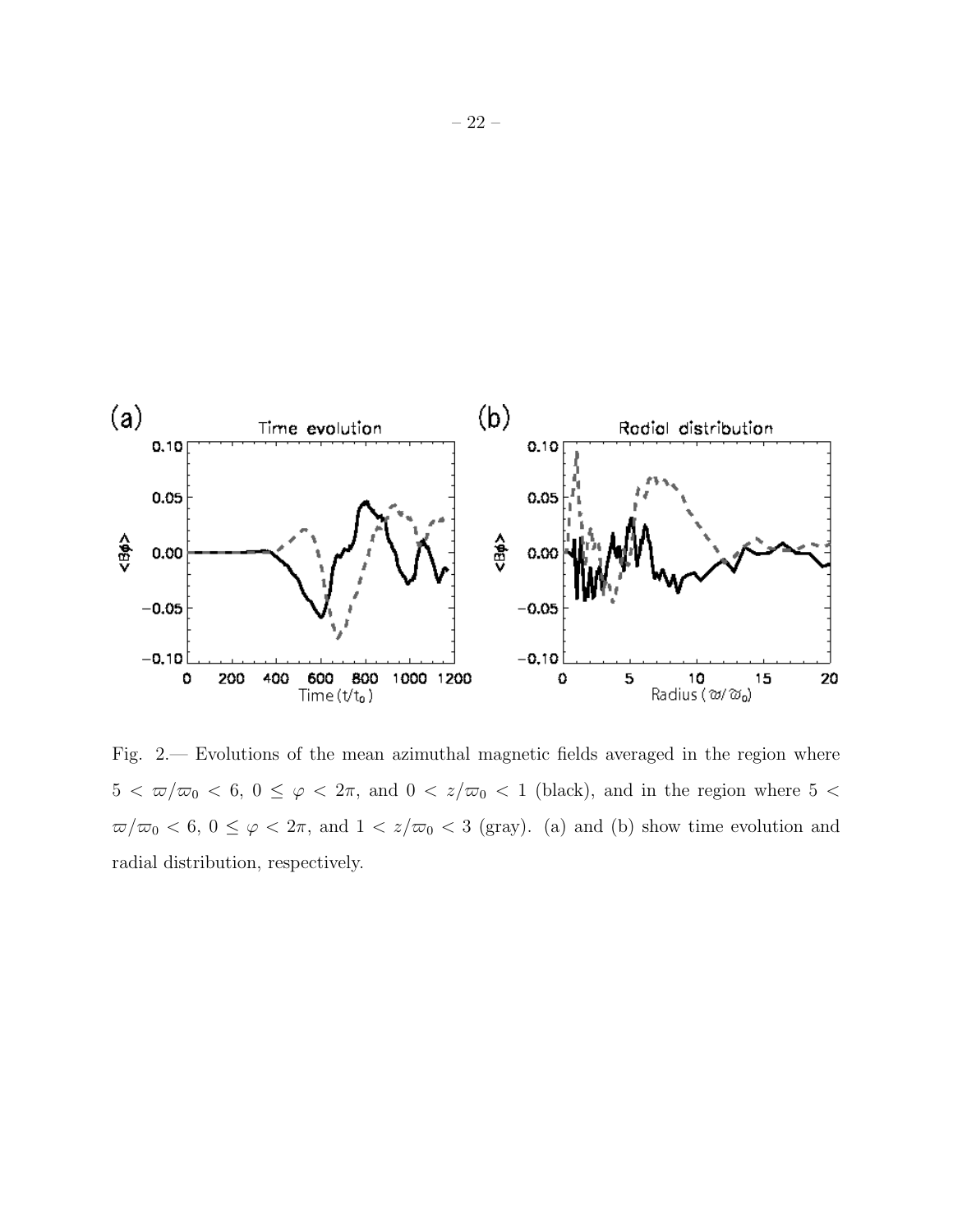

<span id="page-22-0"></span>Fig. 3.— (a) Radial distribution of the specific angular momentum  $(l = \frac{\pi v_{\varphi}}{(\pi_0 v_0)})$  at equatorial plane. Black curve shows the distribution at  $t = 1000t_0$ , and gray curve shows the initial condition. Light gray dashed line shows the position of the initial density maximum. (b) Spatial distribution of the azimuthally averaged rotation speed at  $t = 1000t_0$ .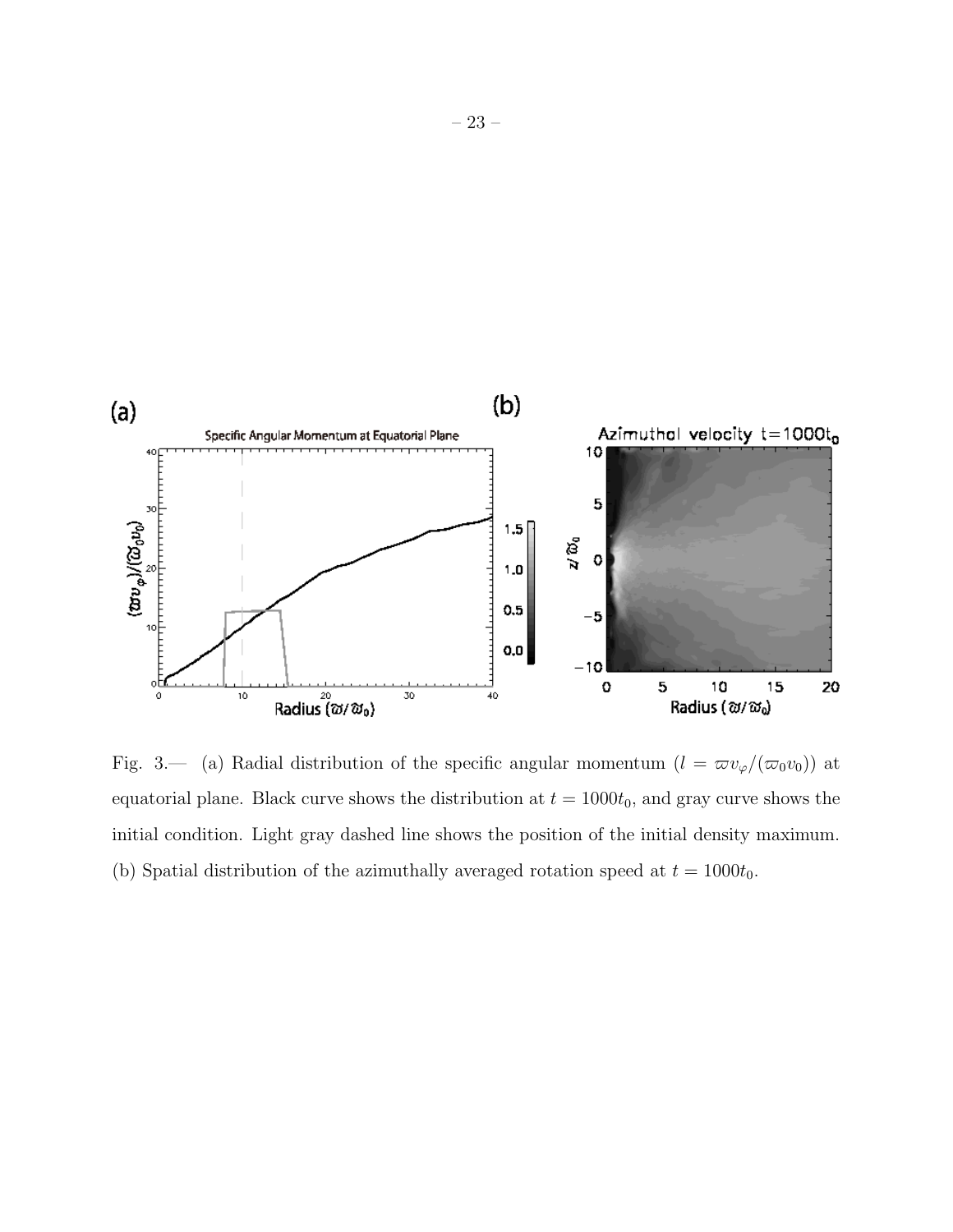<span id="page-23-0"></span>

Fig. 4.— Isosurface of density at  $t=1000t_0$ . The region  $|x|/\varpi_0$ ,  $|y|/\varpi_0$  < 18.5, and  $|z|/\varpi_0$  < 7 is plotted. Curves show the mean magnetic field lines. Color denotes direction of the azimuthal magnetic fields. Blue-white-red corresponds to negative-positive.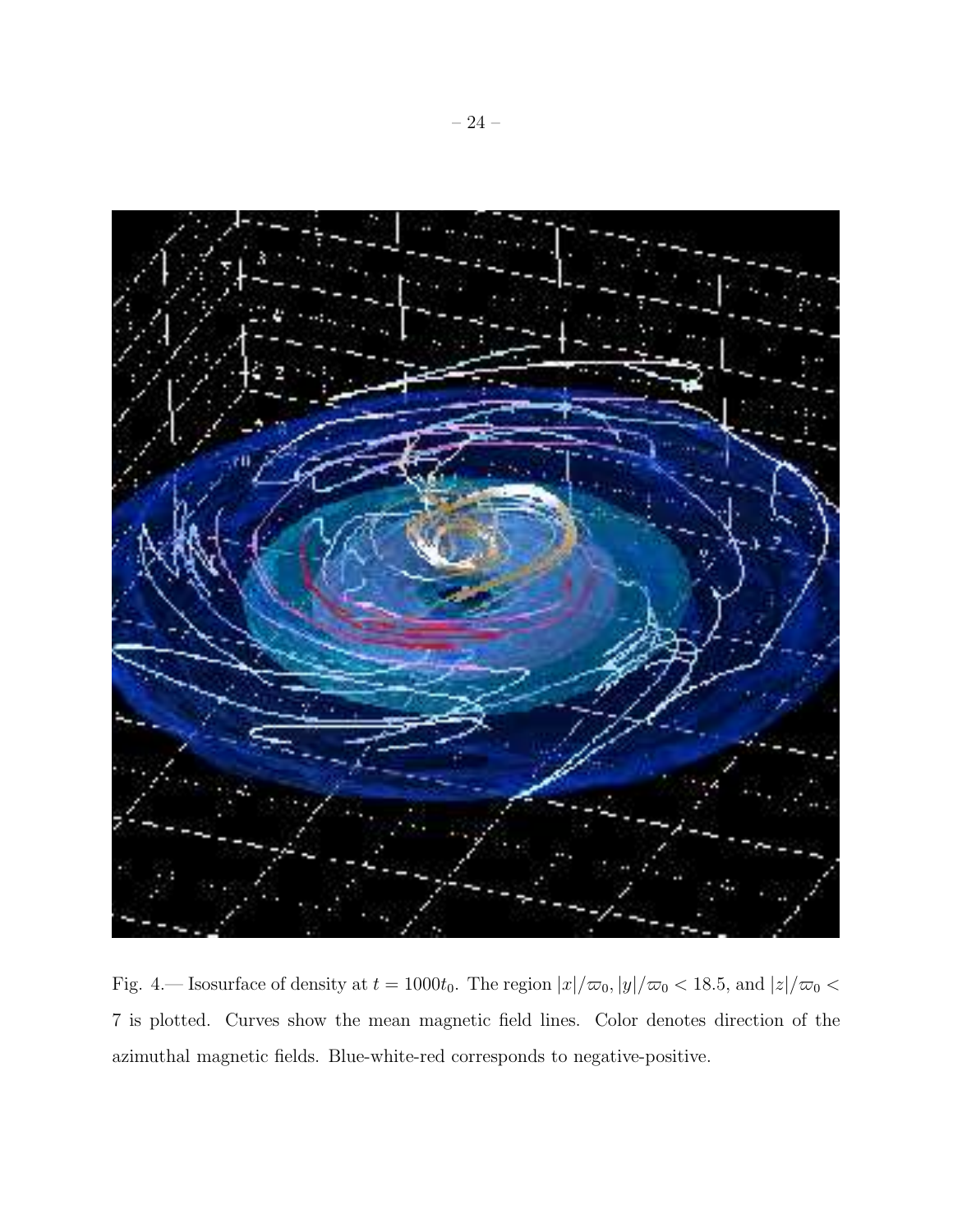

<span id="page-24-0"></span>Fig. 5.— (a) A typical magnetic loop at  $t = 1000t_0$ . Black circle denotes the starting point of integration of the magnetic field line. The distribution of the physical quantities along the magnetic field line, (b) vertical velocity, (c) plasma  $\beta$ , and (d) density, respectively.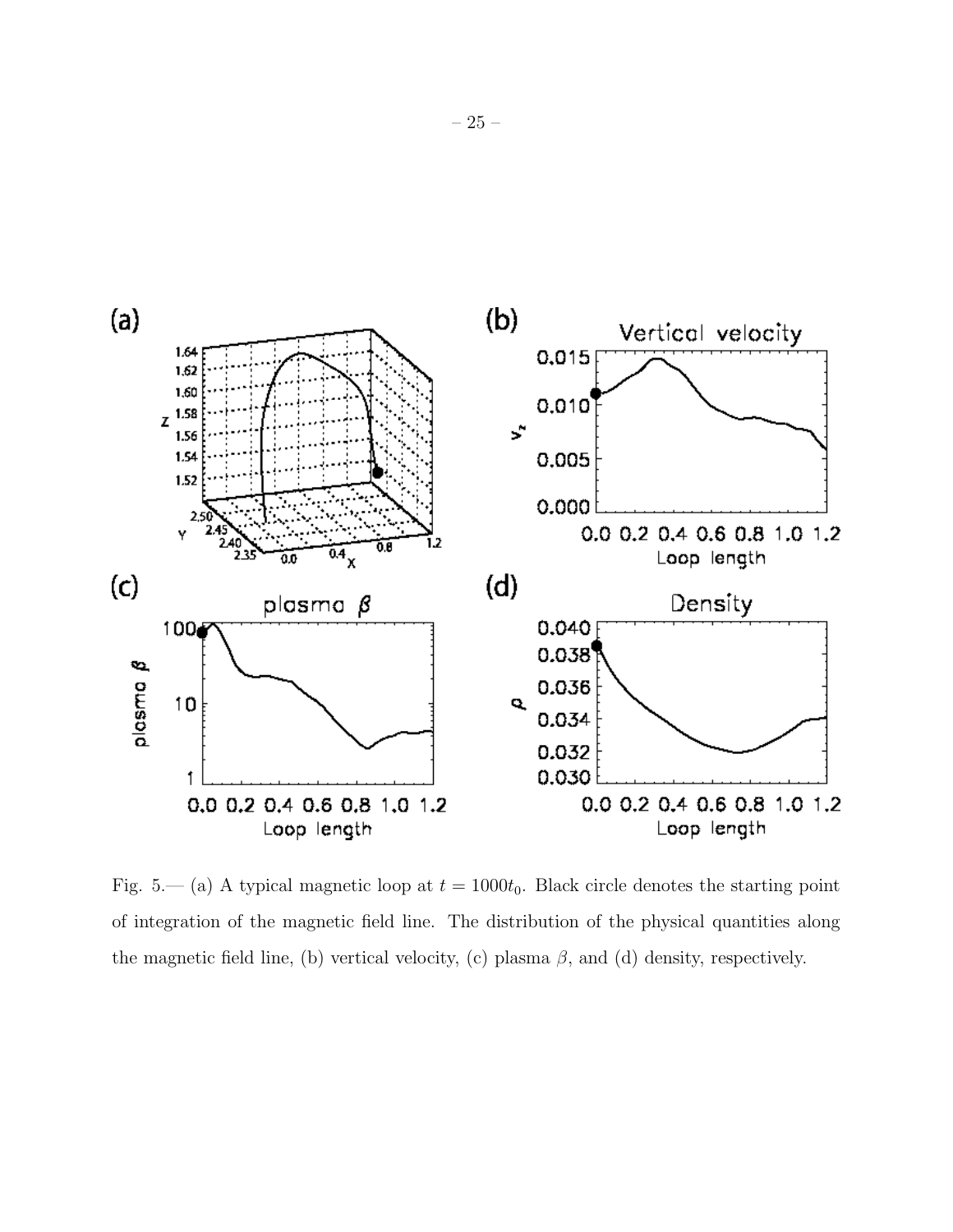

<span id="page-25-0"></span>Fig. 6.— (a) Time evolution of the azimuthal component of magnetic field averaged in the azimuthal direction. White curve shows the location where plasma  $\beta = 5$  above the equatorial plane ( $z > 0$ ). (b) Correlation of the direction of  $B_{\varphi}$  below the equatorial plane and above it. White shows the region of positive correlation where the direction of azimuthal magnetic fields above and below the disk is identical, and black is the region with negative correlation.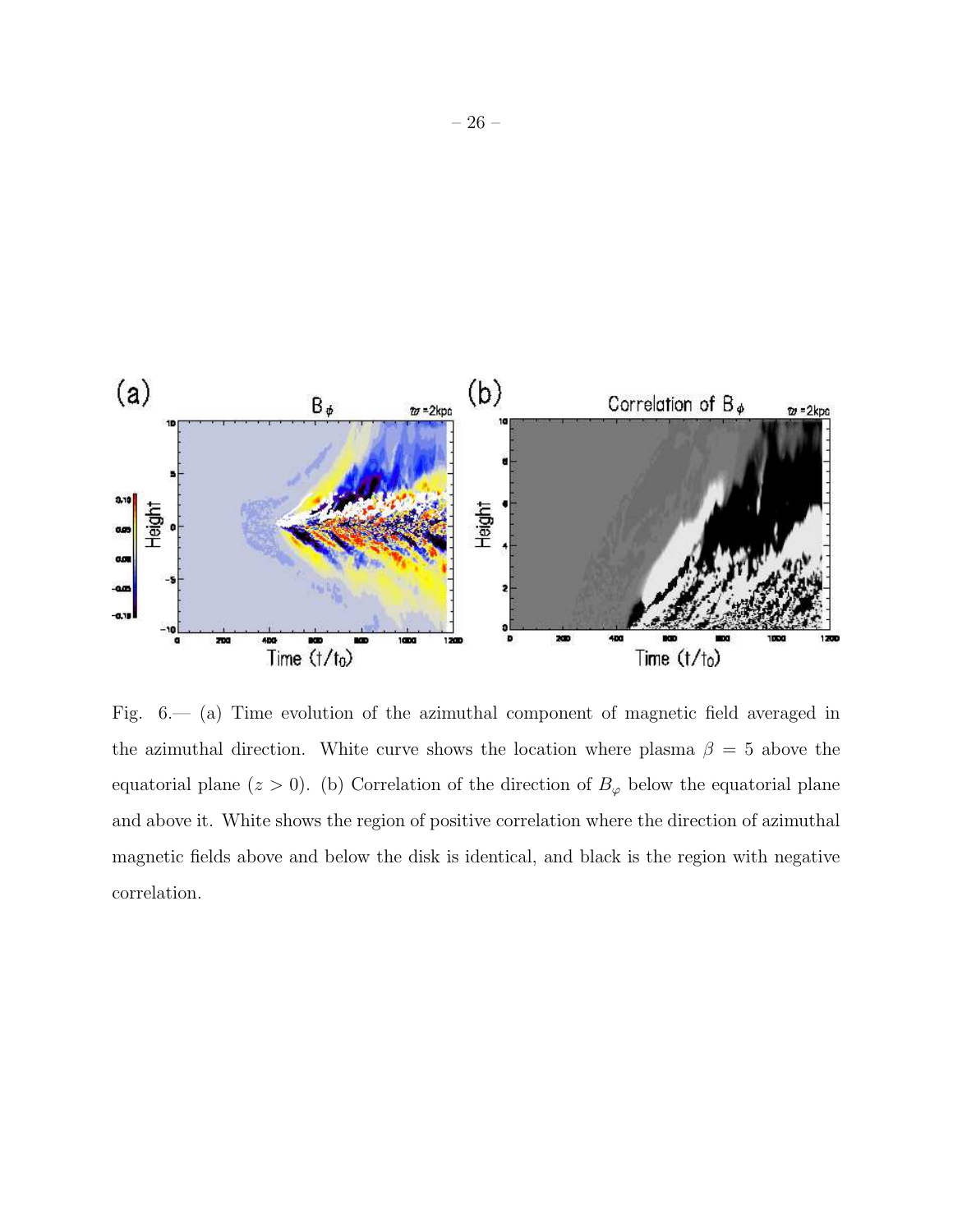

<span id="page-26-0"></span>Fig. 7.— (a)  $\varpi - z$  distribution of the azimuthal magnetic fields averaged in the azimuthal direction at  $t/t_0 = 1000$ . (b)  $\varpi - \varphi$  distribution of azimuthal magnetic fields averaged in the vertical direction where  $1 \le z/\varpi_0 \le 1.5$ . (c)  $\varpi - \varphi$  distribution of the azimuthal magnetic fields averaged in  $0 \le z/\varpi_0 \le 0.5$ .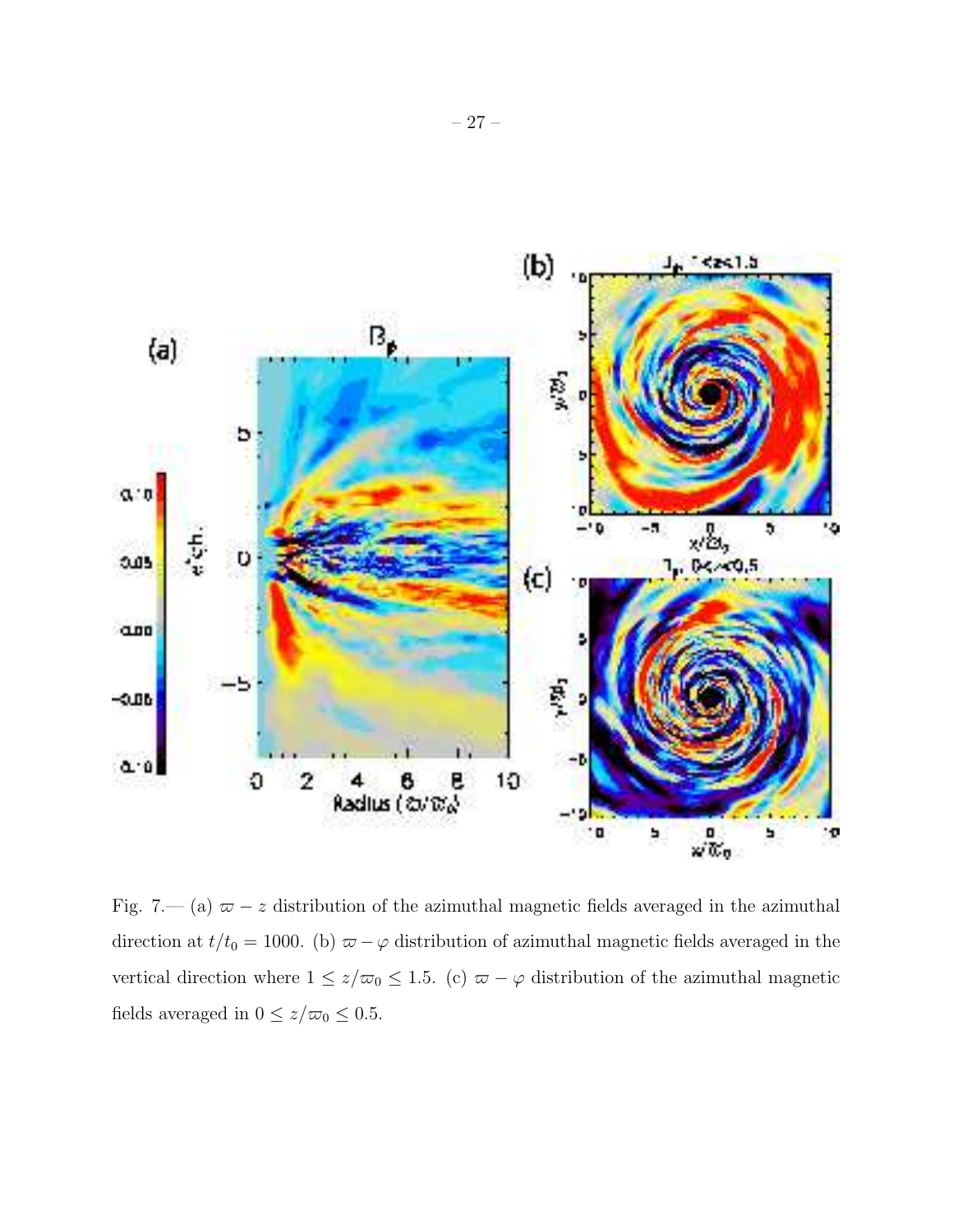

<span id="page-27-0"></span>Fig. 8.— (a) Time evolution of the magnetic energy averaged in the region where 2 <  $\varpi/\varpi_0<5,$   $|z|/\varpi_0<1,$  and  $0\leq\varphi\leq2\pi$  . (b) Time evolution of the azimuthal magnetic field averaged in the region where  $5 < \frac{\pi}{\infty}$   $< 6$ ,  $0 < \frac{z}{\infty}$   $< 1$ , and  $0 \le \varphi \le 2\pi$ . Black, gray, and dashed curves show the results for Model ASYM, ASYM64, and ASYM256, respectively.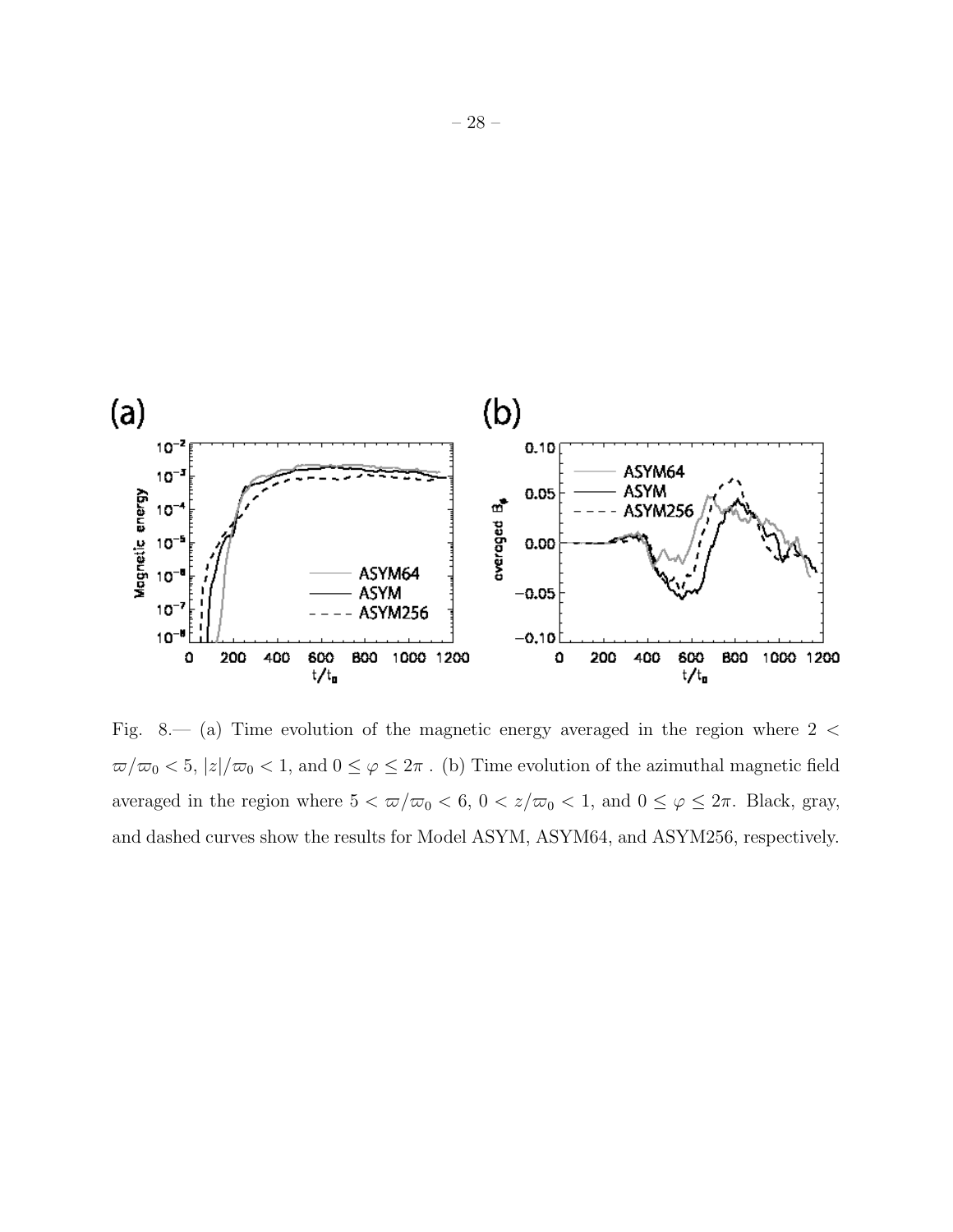<span id="page-28-0"></span>

Fig. 9.— Schematic drawing of the mechanism of MHD Dynamo.